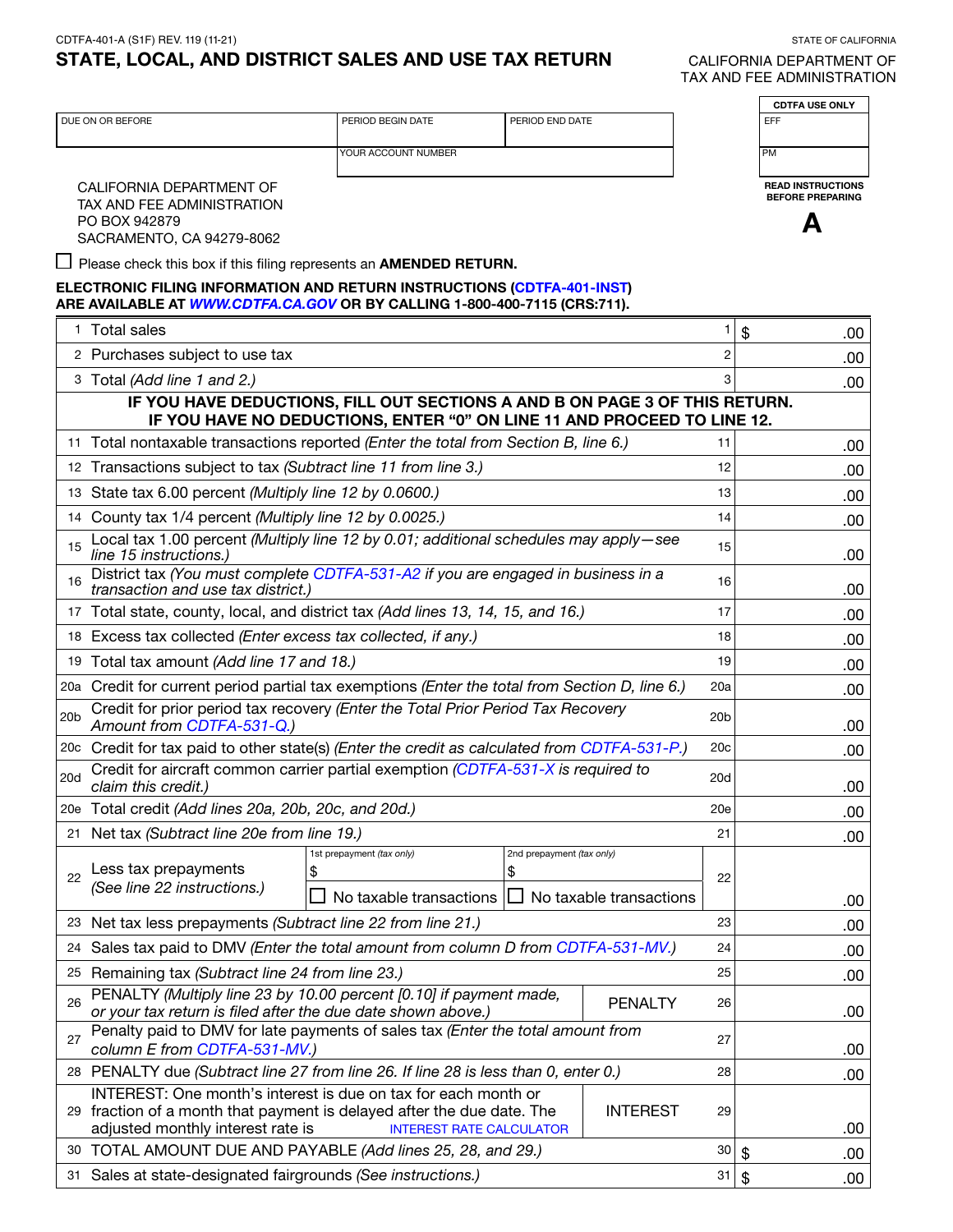*I hereby certify that this return, including any accompanying schedules and statements, has been examined by me and to the best of my knowledge and belief is a true, correct, and complete return.*

| <b>SIGNATURE</b>                          |                             | <b>PRINT NAME AND TITLE</b> | <b>DATE</b>                             |
|-------------------------------------------|-----------------------------|-----------------------------|-----------------------------------------|
| <b>EMAIL ADDRESS</b>                      |                             |                             | <b>TELEPHONE</b>                        |
| <b>PAID PREPARER'S</b><br><b>USE ONLY</b> | <b>PAID PREPARER'S NAME</b> |                             | <b>PAID PREPARER'S TELEPHONE NUMBER</b> |

Make check or money order payable to California Department of Tax and Fee Administration.

Write your account number on your check or money order. Make a copy of this document for your records.

California Department of Tax and Fee Administration PO Box 942879 Sacramento, CA 94279-8062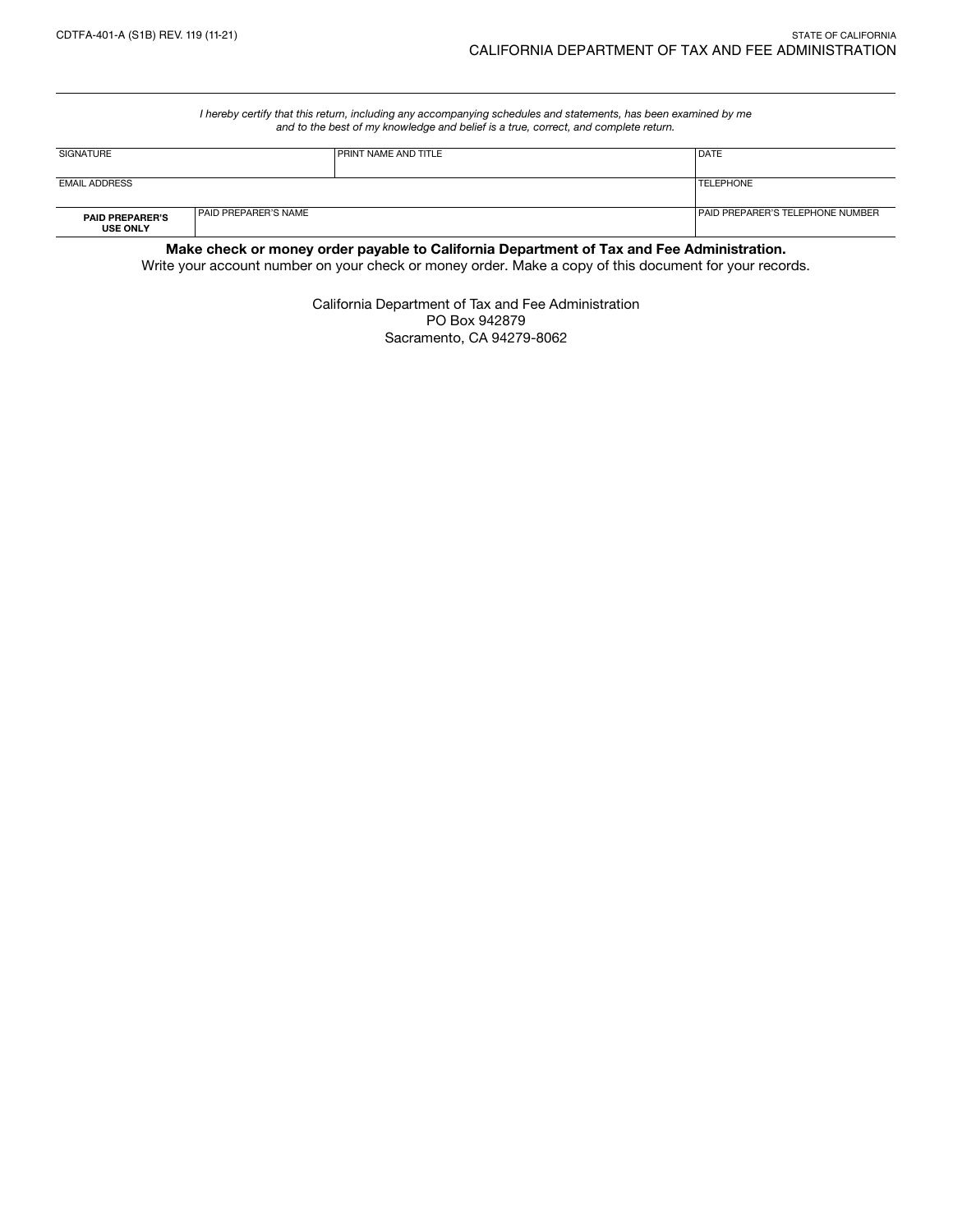# STATE, LOCAL, AND DISTRICT SALES AND USE TAX RETURN

| <b>IYOUR ACCOUNT NUMBER</b> | <b>IREPORTING PERIOD</b> |
|-----------------------------|--------------------------|
|                             |                          |
|                             |                          |

#### SECTION A. Nontaxable Sales *(deductions)*

| 4 Sales to other retailers for purposes of resale<br>32 | .00<br>\$. |
|---------------------------------------------------------|------------|
| 5 Nontaxable sales of food products<br>33               | .00        |
| 6 Nontaxable labor (repair and installation)<br>34      | .00        |
| 7 Sales to the United States government<br>35           | .00        |
| 8 Sales in interstate or foreign commerce<br>36         | .00        |
| Sales tax included on line 1 (if any)<br>37             | .00        |
| Other deductions (clearly explain)<br>38<br>10          | .00        |
| 11 Total Section A (Add lines 4 through 10.)<br>39      | .00        |

SECTION B. Current Period Tax Recoveries and Deductions The amount reported is for the current period only. The original transaction needs to be included in line 1 on page 1. *(To claim a credit for all other prior period tax recovery items, complete [CDTFA-531-Q,](https://www.cdtfa.ca.gov/DownloadFile.ashx?path=/formspubs/cdtfa531q.pdf)* Schedule Q—Tax Recovery*.)*

| Bad debt losses on taxable sales                                                                                                           | 40 | .00 |
|--------------------------------------------------------------------------------------------------------------------------------------------|----|-----|
| 2 Cost of tax-paid purchases resold prior to use                                                                                           | 41 | .00 |
| 3 Returned taxable merchandise                                                                                                             | 42 | .00 |
| 4 Cash discounts on taxable sales (See instructions on how to calculate this deduction.)                                                   | 43 | .00 |
| 5 Total Section B (Add lines 1 through 4.)                                                                                                 | 44 | .00 |
| Total nontaxable transactions (Add the total from Section A, line 11, and Section B, line 5, and enter total here and on page 1, line 11.) | 45 |     |

## SECTION C. Current Period Partial Tax Exemptions at 0.05 Partial Exemption Rate *(Do not include partial exemptions in Section A, line 11.)*

| Teleproduction equipment<br>46                          | .00 |
|---------------------------------------------------------|-----|
| 2 Farm equipment and machinery<br>47                    | .00 |
| 3 Diesel fuel used in farming and food processing<br>48 | .00 |
| 4 Timber harvesting equipment and machinery<br>49       | .00 |
| 5 Racehorse breeding stock<br>50                        | .00 |
| Subtotal Section C (Add lines 1 through 5.)<br>51<br>6  | .00 |
| 7 Partial exemption rate<br>52                          | .05 |
| Total Section C (Multiply line 6 by line 7.)<br>53<br>8 | .00 |

### SECTION D. Current Period Partial Tax Exemptions at 0.039375 Partial Exemption Rate *(Do not include partial exemptions in Section A, line 11.)*

| Manufacturing and Research & Development Equipment | 54 l | .00     |
|----------------------------------------------------|------|---------|
| 2 Zero-emission transit bus                        | 55   | .00     |
| 3 Subtotal Section D (Add line 1 and 2.)           | 56   | .00     |
| 4 Partial exemption rate                           | 57   | .039375 |
| 5 Total Section D (Multiply line 3 by line 4.)     | 58   | .00     |

| Total Current Period Partial Exemptions (Add the total from Section C, line 8 and | 59 |       |
|-----------------------------------------------------------------------------------|----|-------|
| Section D, line 5, and enter here and on page 1, line 20a.)                       |    | ا 00. |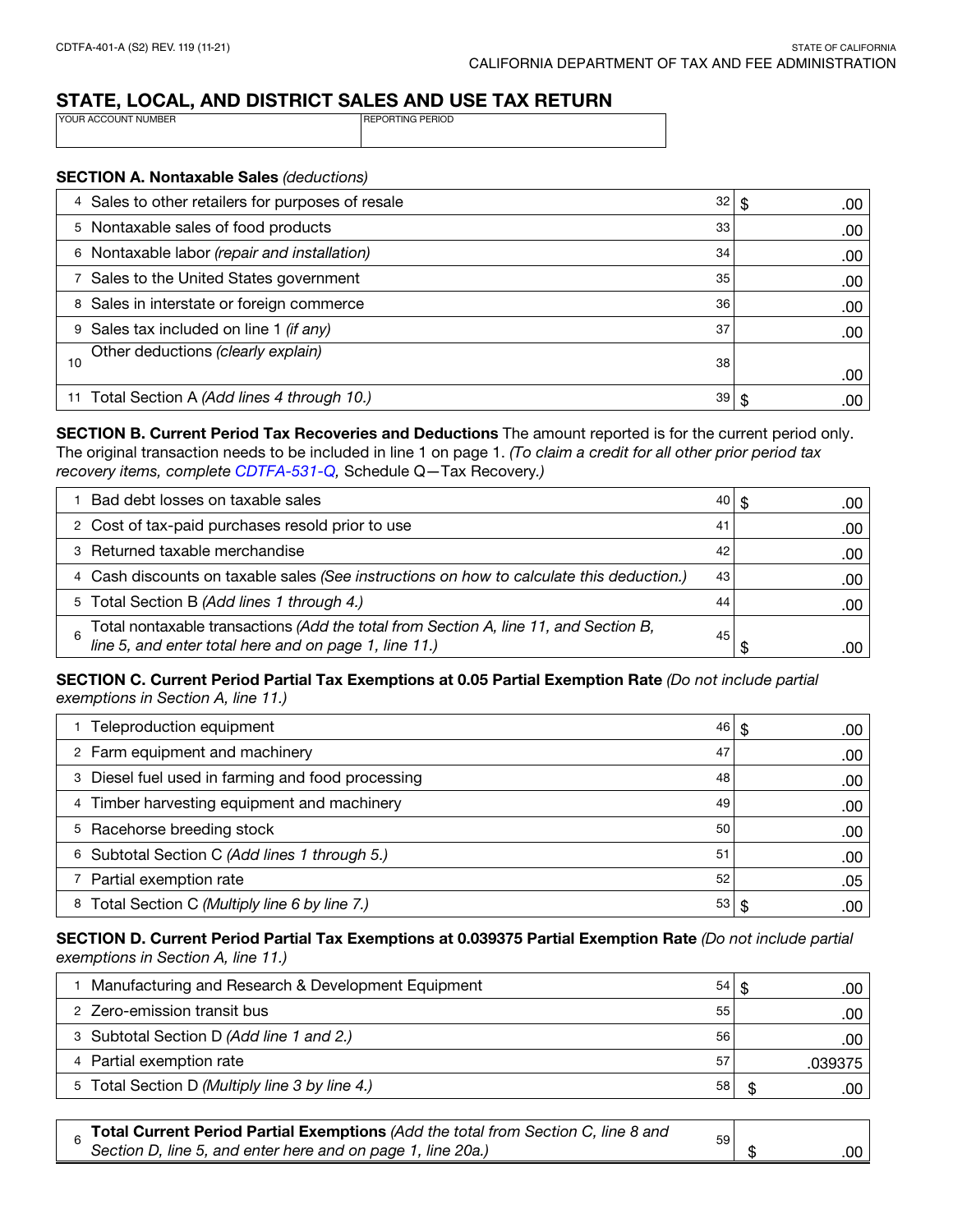## DUE ON OR BEFORE

YOUR ACCOUNT NUMBER

| A1    | ENTER amount from line 12 on CDTFA-401-A or CDTFA-401-GS, or from line 1 on<br>CDTFA-401-E                 |   |  |
|-------|------------------------------------------------------------------------------------------------------------|---|--|
| A2/A3 | ENTER all transactions subject to only the state rate of 7.25% (see instructions)                          | - |  |
| A4    | SUBTRACT line A2/A3 from line A1<br>(Allocate this amount to the correct district tax areas in column A5.) |   |  |

### PLEASE READ THE INSTRUCTIONS ON PAGE 12 BEFORE COMPLETING THIS SCHEDULE

| <b>DISTRICT TAX AREAS</b>                                                                            |                    | A <sub>5</sub><br>ALLOCATE LINE A4 TO<br>CORRECT DISTRICT(S) | A6/A7<br>$ADD (+)/$<br>DEDUCT (-)<br><b>ADJUSTMENTS</b> | A <sub>8</sub><br><b>TAXABLE AMOUNT</b><br>A5 plus/minus A6/A7 | A9<br><b>TAX</b><br><b>RATE</b> | A10<br><b>DISTRICT TAX DUE</b><br>Multiply A8 by A9 |
|------------------------------------------------------------------------------------------------------|--------------------|--------------------------------------------------------------|---------------------------------------------------------|----------------------------------------------------------------|---------------------------------|-----------------------------------------------------|
| <b>ALAMEDA COUNTY</b>                                                                                | (Exp. 6-30-21) 378 | Discontinued                                                 |                                                         |                                                                | .02                             | \$<br>.00                                           |
| <b>ALAMEDA COUNTY</b>                                                                                | (Exp. 3-31-22) 927 | Discontinued                                                 |                                                         |                                                                | .03                             | .00                                                 |
| <b>ALAMEDA COUNTY</b>                                                                                | (Eff. 4-1-22) 966  |                                                              |                                                         |                                                                | .03                             | .00                                                 |
| City of Alameda                                                                                      | (Exp. 6-30-21) 648 | Discontinued                                                 |                                                         |                                                                | .025                            | .00                                                 |
| City of Alameda                                                                                      | (Exp. 3-31-22) 928 | Discontinued                                                 |                                                         |                                                                | .035                            | .00                                                 |
| City of Alameda                                                                                      | (Eff. 4-1-22) 967  |                                                              |                                                         |                                                                | .035                            | .00                                                 |
| City of Albany                                                                                       | (Exp. 6-30-21) 429 | Discontinued                                                 |                                                         |                                                                | .025                            | .00                                                 |
| City of Albany                                                                                       | (Exp. 3-31-22) 929 | Discontinued                                                 |                                                         |                                                                | .035                            | .00                                                 |
| City of Albany                                                                                       | (Eff. 4-1-22) 968  |                                                              |                                                         |                                                                | .035                            | .00                                                 |
| City of Emeryville                                                                                   | (Exp. 6-30-21) 772 | Discontinued                                                 |                                                         |                                                                | .0225                           | .00                                                 |
| City of Emeryville                                                                                   | (Exp. 3-31-22) 930 | Discontinued                                                 |                                                         |                                                                | .0325                           | .00                                                 |
| City of Emeryville                                                                                   | (Eff. 4-1-22) 969  |                                                              |                                                         |                                                                | .0325                           | .00                                                 |
| City of Hayward                                                                                      | (Exp. 6-30-21) 430 | Discontinued                                                 |                                                         |                                                                | .025                            | .00                                                 |
| City of Hayward                                                                                      | (Exp. 3-31-22) 931 | Discontinued                                                 |                                                         |                                                                | .035                            | .00                                                 |
| City of Hayward                                                                                      | (Eff. 4-1-22) 970  |                                                              |                                                         |                                                                | .035                            | .00                                                 |
| City of Newark                                                                                       | (Exp. 6-30-21) 451 | Discontinued                                                 |                                                         |                                                                | .025                            | .00                                                 |
| City of Newark                                                                                       | (Exp. 3-31-22) 932 | Discontinued                                                 |                                                         |                                                                | .035                            | .00                                                 |
| City of Newark                                                                                       | (Eff. 4-1-22) 971  |                                                              |                                                         |                                                                | .035                            | .00                                                 |
| SUBTOTAL A11a (Add amounts in column A10 on this page. Enter the total here and on line A11a below.) |                    |                                                              |                                                         |                                                                |                                 | \$<br>.00                                           |

#### Continued on page 2

| A11a              | SUBTOTAL DISTRICT TAX (Page 1, enter the total from line A11a above.)                                                                                                                          | £. | .00  |
|-------------------|------------------------------------------------------------------------------------------------------------------------------------------------------------------------------------------------|----|------|
| A <sub>11</sub> b | SUBTOTAL DISTRICT TAX (Page 2, enter the total from line A11b on page 2.)                                                                                                                      |    | .00  |
| A <sub>11</sub> c | SUBTOTAL DISTRICT TAX (Page 3, enter the total from line A11c on page 3.)                                                                                                                      |    | .00. |
| A11d              | SUBTOTAL DISTRICT TAX (Page 4, enter the total from line A11d on page 4.)                                                                                                                      |    | .00  |
| A <sub>11e</sub>  | SUBTOTAL DISTRICT TAX (Page 5, enter the total from line A11e on page 5.)                                                                                                                      |    | .00  |
| A11f              | SUBTOTAL DISTRICT TAX (Page 6, enter the total from line A11f on page 6.)                                                                                                                      |    | .00  |
| A11q              | SUBTOTAL DISTRICT TAX (Page 7, enter the total from line A11g on page 7.)                                                                                                                      |    | .00  |
| A <sub>11</sub> h | SUBTOTAL DISTRICT TAX (Page 8, enter the total from line A11h on page 8.)                                                                                                                      |    | .00  |
| A11i              | SUBTOTAL DISTRICT TAX (Page 9, enter the total from line A11i on page 9.)                                                                                                                      |    | .00  |
| A11i              | SUBTOTAL DISTRICT TAX (Page 10, enter the total from line A11j on page 10.)                                                                                                                    |    | .00  |
| A11k              | SUBTOTAL DISTRICT TAX (Page 11, enter the total from line A11k on page 11.)                                                                                                                    |    | .00  |
| A11               | TOTAL DISTRICT TAX (Add lines A11a, A11b, A11c, A11d, A11e, A11f, A11g, A11h, A11i, A11j, and A11k.<br>Enter here and on line 16 of CDTFA-401-A or CDTFA-401-GS, or on line 5 on CDTFA-401-E.) | \$ | .00  |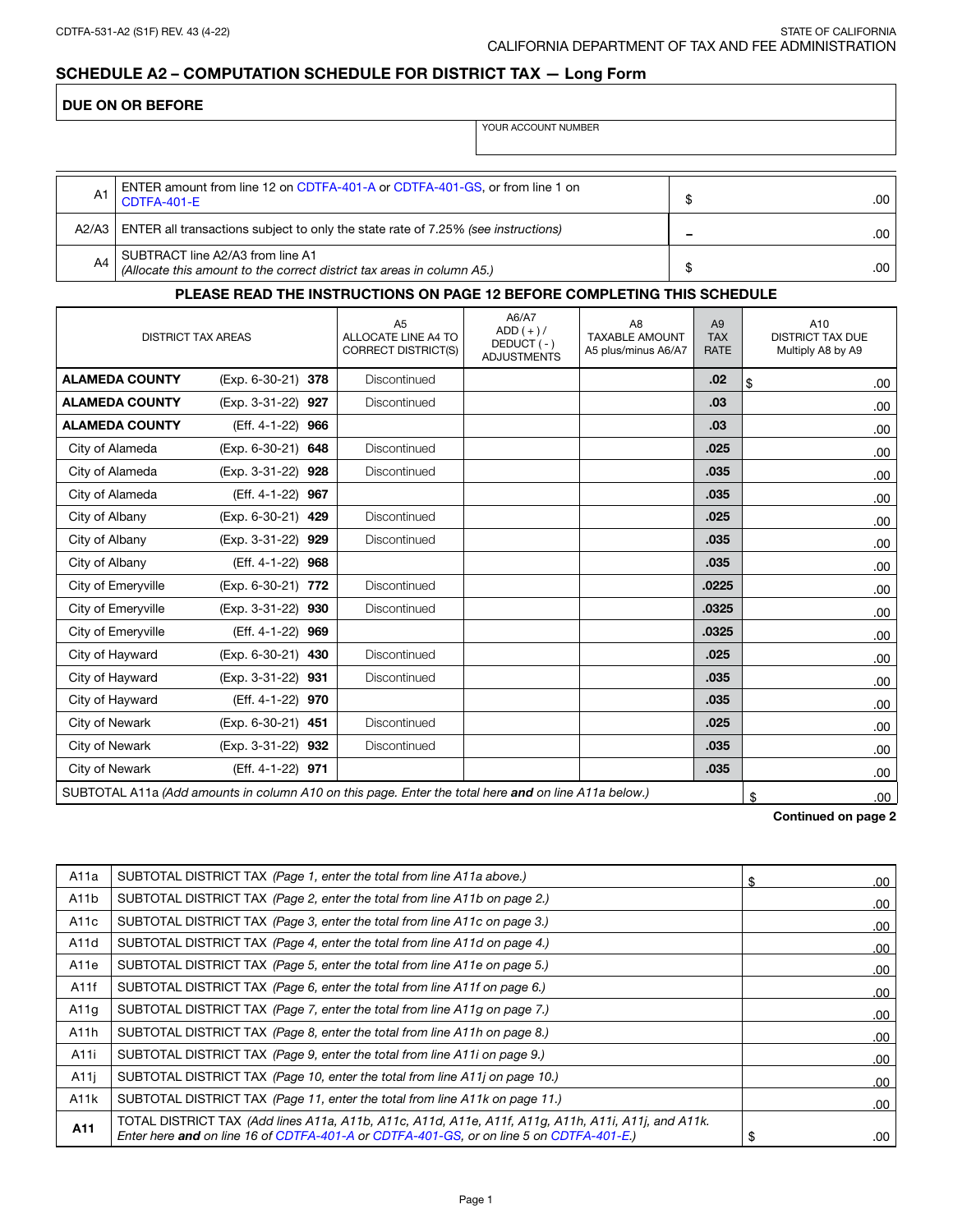| <b>ACCOUNT NUMBER</b>                        |                       |                                                                     |                                                         |                                                                |                                      | REPORTING PERIOD                                    |  |  |  |
|----------------------------------------------|-----------------------|---------------------------------------------------------------------|---------------------------------------------------------|----------------------------------------------------------------|--------------------------------------|-----------------------------------------------------|--|--|--|
|                                              |                       |                                                                     |                                                         |                                                                |                                      |                                                     |  |  |  |
| <b>DISTRICT TAX AREAS</b>                    |                       | A <sub>5</sub><br>ALLOCATE LINE A4 TO<br><b>CORRECT DISTRICT(S)</b> | A6/A7<br>$ADD (+)/$<br>DEDUCT (-)<br><b>ADJUSTMENTS</b> | A <sub>8</sub><br><b>TAXABLE AMOUNT</b><br>A5 plus/minus A6/A7 | A <sub>9</sub><br><b>TAX</b><br>RATE | A10<br><b>DISTRICT TAX DUE</b><br>Multiply A8 by A9 |  |  |  |
| City of San Leandro                          | (Exp. 6-30-21) 380    | Discontinued                                                        |                                                         |                                                                | .025                                 | \$<br>.00                                           |  |  |  |
| City of San Leandro                          | (Exp. 3-31-22) 933    | Discontinued                                                        |                                                         |                                                                | .035                                 | .00                                                 |  |  |  |
| City of San Leandro                          | (Eff. 4-1-22) 972     |                                                                     |                                                         |                                                                | .035                                 | .00                                                 |  |  |  |
| City of Union City                           | (Exp. 6-30-21) 428    | Discontinued                                                        |                                                         |                                                                | .025                                 | .00                                                 |  |  |  |
| City of Union City                           | (Exp. 3-31-22)<br>934 | Discontinued                                                        |                                                         |                                                                | .035                                 | .00.                                                |  |  |  |
| City of Union City                           | (Eff. 4-1-22)<br>973  |                                                                     |                                                         |                                                                | .035                                 | .00                                                 |  |  |  |
| <b>AMADOR COUNTY</b>                         | 194                   |                                                                     |                                                         |                                                                | .005                                 | .00                                                 |  |  |  |
| <b>BUTTE COUNTY</b>                          |                       |                                                                     |                                                         |                                                                |                                      |                                                     |  |  |  |
| City of Oroville                             | 649                   |                                                                     |                                                         |                                                                | .01                                  | .00                                                 |  |  |  |
| Town of Paradise                             | 381                   |                                                                     |                                                         |                                                                | .005                                 | 00.                                                 |  |  |  |
| <b>CALAVERAS COUNTY</b>                      |                       |                                                                     |                                                         |                                                                |                                      |                                                     |  |  |  |
| City of Angels Camp                          | 650                   |                                                                     |                                                         |                                                                | .005                                 | .00                                                 |  |  |  |
| <b>COLUSA COUNTY</b>                         |                       |                                                                     |                                                         |                                                                |                                      |                                                     |  |  |  |
| City of Williams                             | 139                   |                                                                     |                                                         |                                                                | .005                                 | .00                                                 |  |  |  |
| <b>CONTRA COSTA COUNTY (Exp. 3-31-21)</b>    | 025                   | Discontinued                                                        |                                                         |                                                                | .01                                  | .00.                                                |  |  |  |
| <b>CONTRA COSTA COUNTY</b> (Eff. 4-1-21) 816 |                       |                                                                     |                                                         |                                                                | .015                                 | .00.                                                |  |  |  |
| City of Antioch                              | (Exp. 3-31-21) 652    | Discontinued                                                        |                                                         |                                                                | .02                                  | .00                                                 |  |  |  |
| City of Antioch                              | (Eff. 4-1-21) 817     |                                                                     |                                                         |                                                                | .025                                 | .00.                                                |  |  |  |
| City of Concord                              | (Exp. 3-31-21) 242    | Discontinued                                                        |                                                         |                                                                | .015                                 | .00                                                 |  |  |  |
| City of Concord                              | (Eff. 4-1-21) 819     |                                                                     |                                                         |                                                                | .025                                 | .00                                                 |  |  |  |
| City of El Cerrito                           | (Exp. 3-31-21) 383    | Discontinued                                                        |                                                         |                                                                | .025                                 | .00.                                                |  |  |  |
| City of El Cerrito                           | (Eff. 4-1-21) 820     |                                                                     |                                                         |                                                                | .03                                  | .00.                                                |  |  |  |
| City of Hercules                             | (Exp. 3-31-21) 286    | Discontinued                                                        |                                                         |                                                                | .015                                 | .00.                                                |  |  |  |
| City of Hercules                             | (Eff. 4-1-21) 821     |                                                                     |                                                         |                                                                | .02                                  | .00                                                 |  |  |  |
| City of Martinez                             | (Exp. 3-31-21) 654    | Discontinued                                                        |                                                         |                                                                | .02                                  | .00                                                 |  |  |  |
| City of Martinez                             | (Eff. 4-1-21) 822     |                                                                     |                                                         |                                                                | .025                                 | .00.                                                |  |  |  |
| Town of Moraga                               | (Exp. 3-31-21) 301    | Discontinued                                                        |                                                         |                                                                | .02                                  | .00.                                                |  |  |  |
| Town of Moraga                               | (Eff. 4-1-21) 823     |                                                                     |                                                         |                                                                | .025                                 | .00.                                                |  |  |  |
| City of Orinda                               | (Exp. 3-31-21) 303    | Discontinued                                                        |                                                         |                                                                | .015                                 | .00.                                                |  |  |  |
| City of Orinda                               | (Eff. 4-1-21) 825     |                                                                     |                                                         |                                                                | .025                                 | .00.                                                |  |  |  |
| City of Pinole                               | (Exp. 3-31-21) 385    | Discontinued                                                        |                                                         |                                                                | .02                                  | .00                                                 |  |  |  |
| City of Pinole                               | (Eff. 4-1-21) 826     |                                                                     |                                                         |                                                                | .025                                 | .00.                                                |  |  |  |
| City of Pittsburg                            | (Exp. 3-31-21) 288    | Discontinued                                                        |                                                         |                                                                | .015                                 | .00                                                 |  |  |  |
| City of Pittsburg                            | (Eff. 4-1-21) 827     |                                                                     |                                                         |                                                                | .02                                  | .00.                                                |  |  |  |
| City of Pleasant Hill                        | (Exp. 3-31-21) 455    | Discontinued                                                        |                                                         |                                                                | .015                                 | .00                                                 |  |  |  |
| City of Pleasant Hill                        | (Eff. 4-1-21) 828     |                                                                     |                                                         |                                                                | .02                                  | .00.                                                |  |  |  |
| City of Richmond                             | (Exp. 3-31-21) 387    | Discontinued                                                        |                                                         |                                                                | .02                                  | .00.                                                |  |  |  |
| City of Richmond                             | (Eff. 4-1-21) 829     |                                                                     |                                                         |                                                                | .025                                 | .00.                                                |  |  |  |
| City of San Pablo                            | (Exp. 3-31-21) 609    | Discontinued                                                        |                                                         |                                                                | .015                                 | .00.                                                |  |  |  |
| City of San Pablo                            | (Eff. 4-1-21) 830     |                                                                     |                                                         |                                                                | .02                                  | .00.                                                |  |  |  |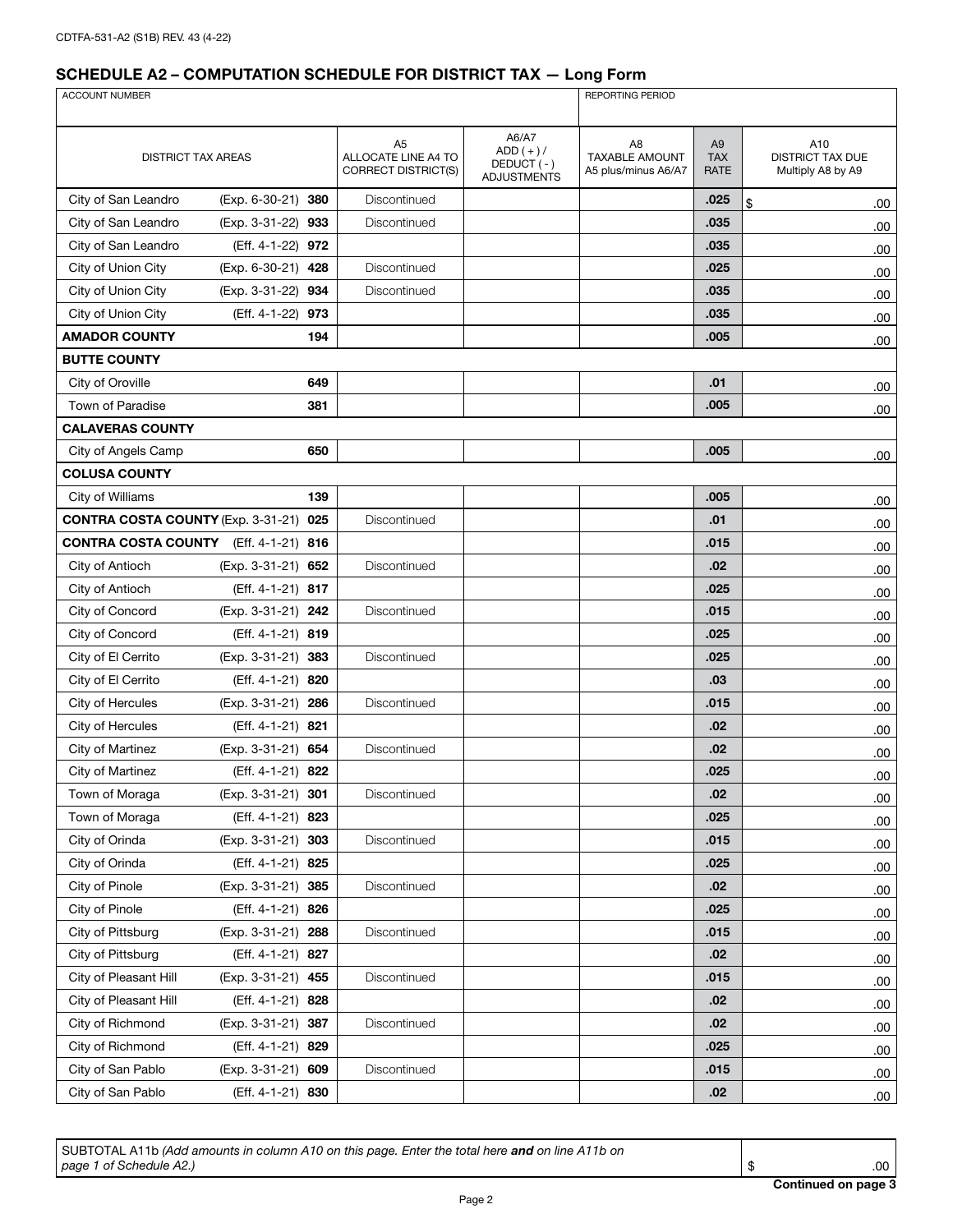| ACCOUNT NUMBER                                                                                                             |                    |                                                                     |                                                         |                                                                | REPORTING PERIOD                            |                                              |  |  |
|----------------------------------------------------------------------------------------------------------------------------|--------------------|---------------------------------------------------------------------|---------------------------------------------------------|----------------------------------------------------------------|---------------------------------------------|----------------------------------------------|--|--|
|                                                                                                                            |                    |                                                                     |                                                         |                                                                |                                             |                                              |  |  |
| <b>DISTRICT TAX AREAS</b>                                                                                                  |                    | A <sub>5</sub><br>ALLOCATE LINE A4 TO<br><b>CORRECT DISTRICT(S)</b> | A6/A7<br>$ADD (+) /$<br>DEDUCT(-)<br><b>ADJUSTMENTS</b> | A <sub>8</sub><br><b>TAXABLE AMOUNT</b><br>A5 plus/minus A6/A7 | A <sub>9</sub><br><b>TAX</b><br><b>RATE</b> | A10<br>DISTRICT TAX DUE<br>Multiply A8 by A9 |  |  |
| <b>DEL NORTE COUNTY</b>                                                                                                    | (Exp. 3-31-21) 388 | Discontinued                                                        |                                                         |                                                                | .0025                                       | \$<br>.00.                                   |  |  |
| <b>DEL NORTE COUNTY</b>                                                                                                    |                    |                                                                     |                                                         |                                                                |                                             |                                              |  |  |
| Del Norte County<br>Unincorporated Area                                                                                    | (Exp. 3-31-22) 832 | Discontinued                                                        |                                                         |                                                                | .0125                                       | .00                                          |  |  |
| Del Norte County<br>Unincorporated Area                                                                                    | (Eff. 4-1-22) 831  |                                                                     |                                                         |                                                                | .01                                         | .00                                          |  |  |
| City of Crescent City                                                                                                      | (Exp. 3-31-22) 834 | Discontinued                                                        |                                                         |                                                                | .0125                                       | .00                                          |  |  |
| City of Crescent City                                                                                                      | (Eff. 4-1-22) 833  |                                                                     |                                                         |                                                                | .01                                         | .00                                          |  |  |
| EL DORADO COUNTY                                                                                                           |                    |                                                                     |                                                         |                                                                |                                             |                                              |  |  |
| City of Placerville                                                                                                        | 457                |                                                                     |                                                         |                                                                | .01                                         | .00                                          |  |  |
| City of So. Lake Tahoe                                                                                                     | (Exp. 3-31-21) 097 | Discontinued                                                        |                                                         |                                                                | .005                                        | .00                                          |  |  |
| City of So. Lake Tahoe                                                                                                     | (Eff. 4-1-21) 836  |                                                                     |                                                         |                                                                | .015                                        | .00                                          |  |  |
| <b>FRESNO COUNTY</b>                                                                                                       | 099                |                                                                     |                                                         |                                                                | .00725                                      | .00                                          |  |  |
| City of Fresno                                                                                                             | (Eff. 7-1-21) 961  |                                                                     |                                                         |                                                                | .011                                        | .00                                          |  |  |
| City of Coalinga                                                                                                           | 656                |                                                                     |                                                         |                                                                | .01725                                      | .00                                          |  |  |
| City of Fowler                                                                                                             | 658                |                                                                     |                                                         |                                                                | .01725                                      | .00                                          |  |  |
| City of Huron                                                                                                              | 352                |                                                                     |                                                         |                                                                | .01725                                      | .00                                          |  |  |
| City of Kerman                                                                                                             | 660                |                                                                     |                                                         |                                                                | .01725                                      | .00                                          |  |  |
| City of Kingsburg                                                                                                          | 636                |                                                                     |                                                         |                                                                | .01725                                      | .00                                          |  |  |
| City of Parlier                                                                                                            | (Eff. 4-1-20) 756  |                                                                     |                                                         |                                                                | .01725                                      | .00                                          |  |  |
| City of Reedley                                                                                                            | (Exp. 6-30-20) 177 | Discontinued                                                        |                                                         |                                                                | .01225                                      | .00                                          |  |  |
| City of Reedley                                                                                                            | (Eff. 7-1-20) 778  |                                                                     |                                                         |                                                                | .01975                                      | .00                                          |  |  |
| City of Sanger                                                                                                             | 179                |                                                                     |                                                         |                                                                | .01475                                      | .00                                          |  |  |
| City of Selma                                                                                                              | 169                |                                                                     |                                                         |                                                                | .01225                                      | .00                                          |  |  |
| <b>GLENN COUNTY</b>                                                                                                        |                    |                                                                     |                                                         |                                                                |                                             |                                              |  |  |
| City of Orland                                                                                                             | 458                |                                                                     |                                                         |                                                                | .005                                        | .00                                          |  |  |
| <b>HUMBOLDT COUNTY</b>                                                                                                     | 389                |                                                                     |                                                         |                                                                | .005                                        | 00.                                          |  |  |
| City of Arcata                                                                                                             | 425                |                                                                     |                                                         |                                                                | .0125                                       | .00                                          |  |  |
| City of Eureka                                                                                                             | (Exp. 6-30-21) 427 | Discontinued                                                        |                                                         |                                                                | .0125                                       | .00.                                         |  |  |
| City of Eureka                                                                                                             | (Eff. 7-1-21) 936  |                                                                     |                                                         |                                                                | .02                                         | .00                                          |  |  |
| City of Fortuna                                                                                                            | 460                |                                                                     |                                                         |                                                                | .0125                                       | .00.                                         |  |  |
| City of Rio Dell                                                                                                           | 391                |                                                                     |                                                         |                                                                | .015                                        | .00                                          |  |  |
| City of Trinidad                                                                                                           | 426                |                                                                     |                                                         |                                                                | .0125                                       | .00                                          |  |  |
| <b>IMPERIAL COUNTY</b>                                                                                                     | 029                |                                                                     |                                                         |                                                                | .005                                        | .00.                                         |  |  |
| City of Calexico                                                                                                           | 230                |                                                                     |                                                         |                                                                | .01                                         | .00                                          |  |  |
| City of El Centro                                                                                                          | 462                |                                                                     |                                                         |                                                                | .01                                         | .00                                          |  |  |
| <b>INYO COUNTY</b>                                                                                                         | 014                |                                                                     |                                                         |                                                                | .005                                        | .00                                          |  |  |
| City of Bishop                                                                                                             | (Eff. 4-1-21) 838  |                                                                     |                                                         |                                                                | .015                                        | .00                                          |  |  |
| <b>KERN COUNTY</b>                                                                                                         |                    |                                                                     |                                                         |                                                                |                                             |                                              |  |  |
| City of Arvin                                                                                                              | 198                |                                                                     |                                                         |                                                                | .01                                         | .00                                          |  |  |
| City of Bakersfield                                                                                                        | 741                |                                                                     |                                                         |                                                                | .01                                         | .00                                          |  |  |
| City of Delano                                                                                                             | 170                |                                                                     |                                                         |                                                                | .01                                         | .00.                                         |  |  |
|                                                                                                                            |                    |                                                                     |                                                         |                                                                |                                             |                                              |  |  |
| SUBTOTAL A11c (Add amounts in column A10 on this page. Enter the total here and on line A11c on<br>page 1 of Schedule A2.) |                    |                                                                     |                                                         |                                                                |                                             | \$<br>.00.                                   |  |  |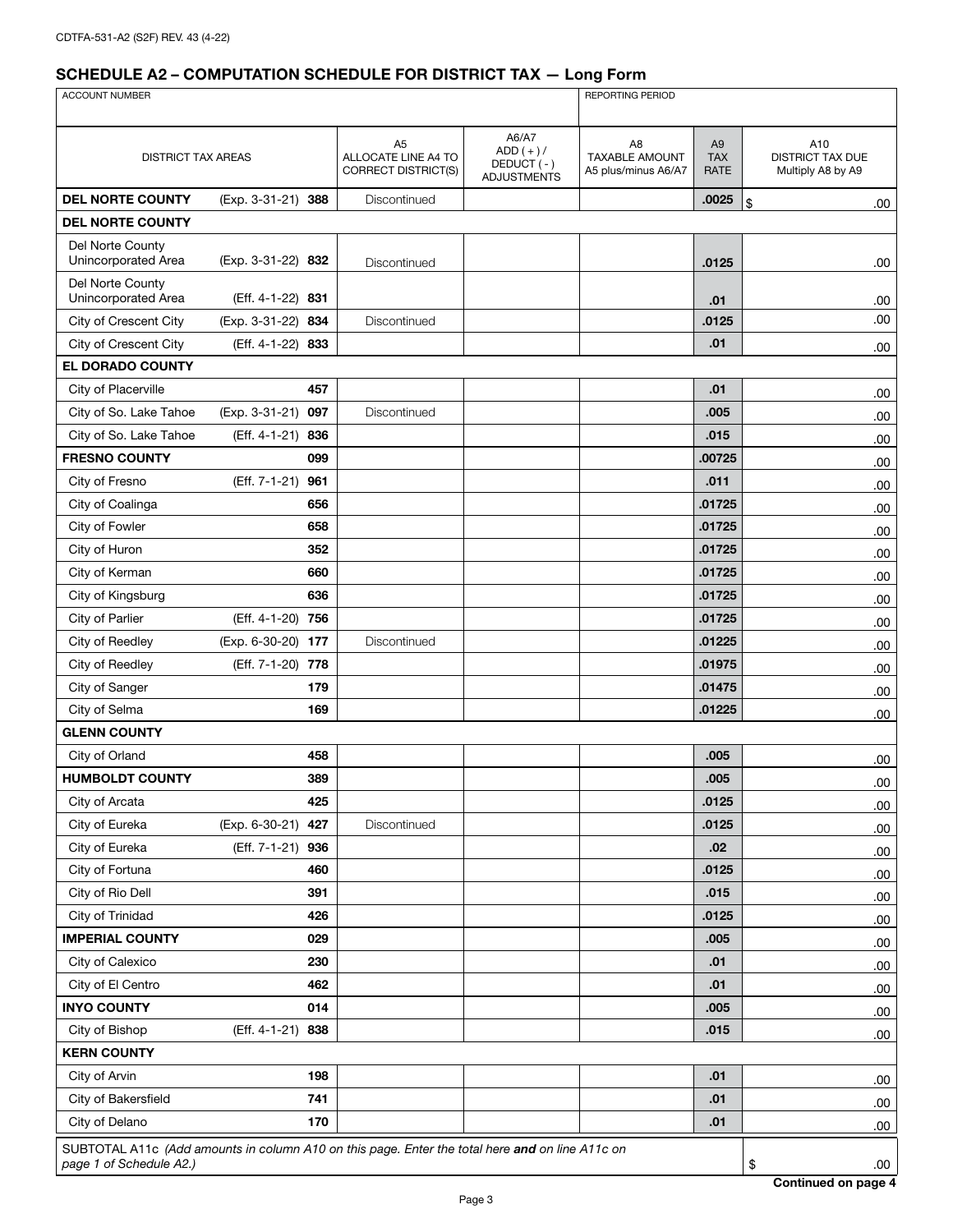| ACCOUNT NUMBER                                                                                  |                      |                                                              |                                                         | <b>REPORTING PERIOD</b>                                        |                                      |                                                     |      |
|-------------------------------------------------------------------------------------------------|----------------------|--------------------------------------------------------------|---------------------------------------------------------|----------------------------------------------------------------|--------------------------------------|-----------------------------------------------------|------|
|                                                                                                 |                      |                                                              |                                                         |                                                                |                                      |                                                     |      |
| <b>DISTRICT TAX AREAS</b>                                                                       |                      | A <sub>5</sub><br>ALLOCATE LINE A4 TO<br>CORRECT DISTRICT(S) | A6/A7<br>$ADD (+)/$<br>DEDUCT (-)<br><b>ADJUSTMENTS</b> | A <sub>8</sub><br><b>TAXABLE AMOUNT</b><br>A5 plus/minus A6/A7 | A <sub>9</sub><br><b>TAX</b><br>RATE | A10<br><b>DISTRICT TAX DUE</b><br>Multiply A8 by A9 |      |
| City of Ridgecrest                                                                              | 463                  |                                                              |                                                         |                                                                | .01                                  | \$                                                  | .00. |
| City of Taft                                                                                    | (Eff. 4-1-22)<br>974 |                                                              |                                                         |                                                                | .01                                  |                                                     | .00. |
| City of Wasco                                                                                   | 464                  |                                                              |                                                         |                                                                | .01                                  |                                                     | .00  |
| <b>KINGS COUNTY</b>                                                                             |                      |                                                              |                                                         |                                                                |                                      |                                                     |      |
| City of Corcoran                                                                                | 603                  |                                                              |                                                         |                                                                | .01                                  |                                                     | .00  |
| <b>LAKE COUNTY</b>                                                                              |                      |                                                              |                                                         |                                                                |                                      |                                                     |      |
| City of Clearlake                                                                               | 468                  |                                                              |                                                         |                                                                | .015                                 |                                                     | .00  |
| City of Lakeport                                                                                | 466                  |                                                              |                                                         |                                                                | .015                                 |                                                     | .00  |
| <b>LOS ANGELES COUNTY</b>                                                                       | 594                  |                                                              |                                                         |                                                                | .0225                                |                                                     | .00  |
| City of Alhambra                                                                                | (Eff. 7-1-20)<br>780 |                                                              |                                                         |                                                                | .03                                  |                                                     | .00. |
| City of Arcadia                                                                                 | (Eff. 1-1-20) 754    |                                                              |                                                         |                                                                | .03                                  |                                                     | .00. |
| City of Avalon                                                                                  | 595                  |                                                              |                                                         |                                                                | .0275                                |                                                     | .00. |
| City of Azusa                                                                                   | (Eff. 7-1-20) 782    |                                                              |                                                         |                                                                | .03                                  |                                                     | .00. |
| City of Bell Gardens                                                                            | (Eff. 4-1-21) 840    |                                                              |                                                         |                                                                | .03                                  |                                                     | .00  |
| City of Bellflower                                                                              | (Eff. 4-1-21)<br>842 |                                                              |                                                         |                                                                | .03                                  |                                                     | .00  |
| City of Burbank                                                                                 | 662                  |                                                              |                                                         |                                                                | .03                                  |                                                     | .00  |
| City of Carson                                                                                  | (Eff. 7-1-21) 844    |                                                              |                                                         |                                                                | .03                                  |                                                     | .00. |
| City of Commerce                                                                                | (Exp. 3-31-21) 596   | Discontinued                                                 |                                                         |                                                                | .0275                                |                                                     | .00  |
| City of Commerce                                                                                | (Eff. 4-1-21) 846    |                                                              |                                                         |                                                                | .03                                  |                                                     | .00. |
| City of Compton                                                                                 | 589                  |                                                              |                                                         |                                                                | .03                                  |                                                     | .00  |
| City of Covina                                                                                  | 664                  |                                                              |                                                         |                                                                | .03                                  |                                                     | .00. |
| City of Cudahy                                                                                  | 678                  |                                                              |                                                         |                                                                | .03                                  |                                                     | .00  |
| City of Culver City                                                                             | 666                  |                                                              |                                                         |                                                                | .03                                  |                                                     | .00  |
| City of Downey                                                                                  | 598                  |                                                              |                                                         |                                                                | .0275                                |                                                     | .00. |
| City of Duarte                                                                                  | (Eff. 7-1-20) 784    |                                                              |                                                         |                                                                | .03                                  |                                                     | .00  |
| City of El Monte                                                                                | 599                  |                                                              |                                                         |                                                                | .0275                                |                                                     | .00  |
| City of Gardena                                                                                 | (Eff. 7-1-20) 786    |                                                              |                                                         |                                                                | .03                                  |                                                     | .00  |
| City of Glendale                                                                                | 674                  |                                                              |                                                         |                                                                | .03                                  |                                                     | .00  |
| City of Glendora                                                                                | (Eff. 7-1-19) 752    |                                                              |                                                         |                                                                | .03                                  |                                                     | .00. |
| City of Hawaiian Gardens                                                                        | (Eff. 10-1-20) 788   |                                                              |                                                         |                                                                | .03                                  |                                                     | .00  |
| City of Hawthorne                                                                               | 611                  |                                                              |                                                         |                                                                | .03                                  |                                                     | .00  |
| City of Huntington Park                                                                         | 638                  |                                                              |                                                         |                                                                | .03                                  |                                                     | .00  |
| City of Inglewood                                                                               | 600                  |                                                              |                                                         |                                                                | .0275                                |                                                     | .00. |
| City of Irwindale                                                                               | (Eff. 4-1-20) 764    |                                                              |                                                         |                                                                | .03                                  |                                                     | .00. |
| City of Lakewood                                                                                | (Eff. 7-1-20) 792    |                                                              |                                                         |                                                                | .03                                  |                                                     | .00. |
| City of Lancaster                                                                               | (Eff. 4-1-21) 848    |                                                              |                                                         |                                                                | .03                                  |                                                     | .00. |
| City of La Puente                                                                               | 670                  |                                                              |                                                         |                                                                | .0275                                |                                                     | .00. |
| City of La Verne                                                                                | (Eff. 7-1-20) 790    |                                                              |                                                         |                                                                | .03                                  |                                                     | .00  |
| City of Lawndale                                                                                | 676                  |                                                              |                                                         |                                                                | .03                                  |                                                     | .00  |
| City of Lomita                                                                                  | (Eff. 4-1-21) 850    |                                                              |                                                         |                                                                | .03                                  |                                                     | .00  |
| City of Long Beach                                                                              | 588                  |                                                              |                                                         |                                                                | .03                                  |                                                     | .00  |
| City of Lynwood                                                                                 | 590                  |                                                              |                                                         |                                                                | .03                                  |                                                     | .00  |
| SUBTOTAL A11d (Add amounts in column A10 on this page. Enter the total here and on line A11d on |                      |                                                              |                                                         |                                                                |                                      |                                                     |      |
| page 1 of Schedule A2.)                                                                         |                      |                                                              |                                                         |                                                                |                                      | \$                                                  | .00  |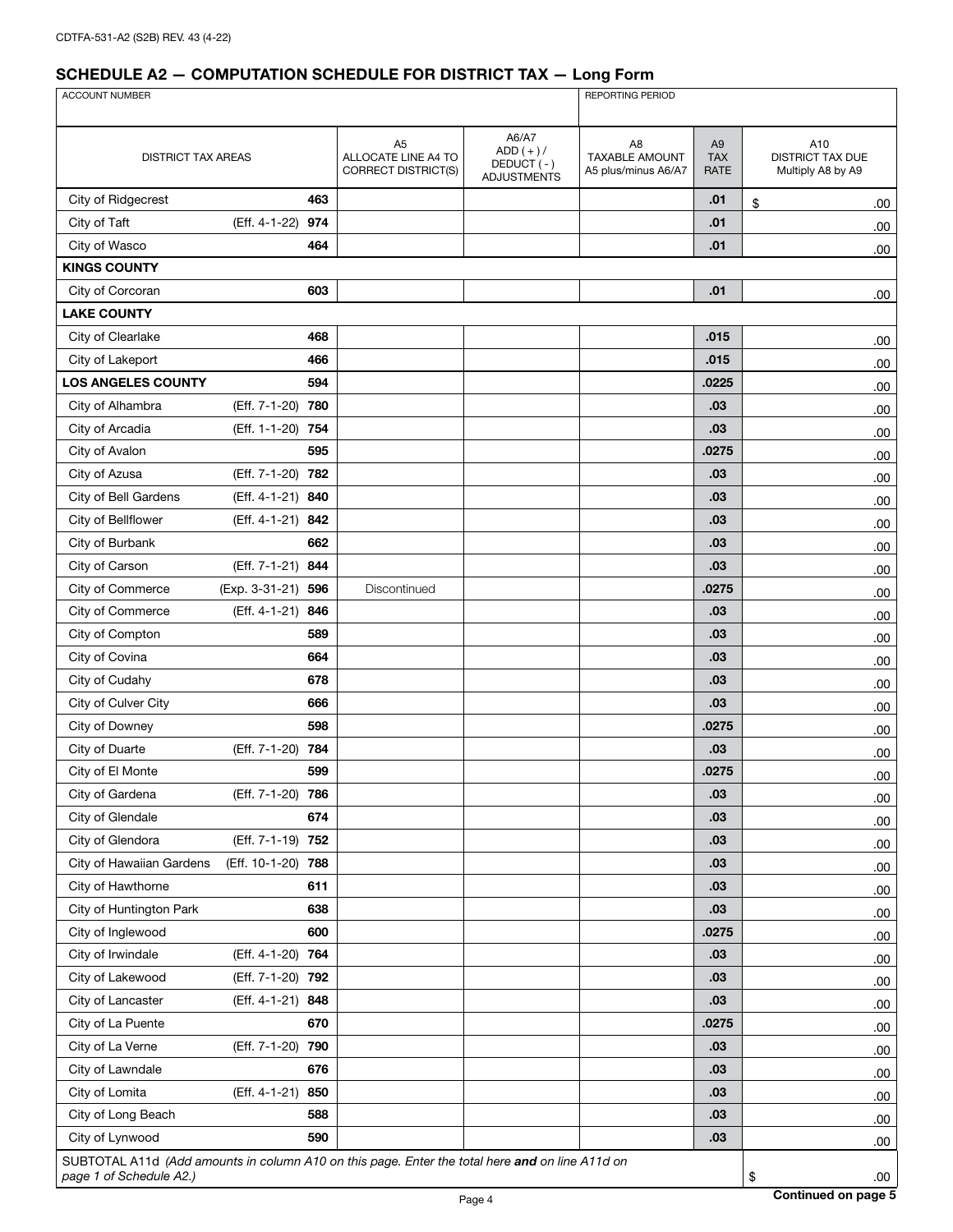| ACCOUNT NUMBER            |                       |                                                  |                                                         | <b>REPORTING PERIOD</b>                                        |                                             |                                                     |  |
|---------------------------|-----------------------|--------------------------------------------------|---------------------------------------------------------|----------------------------------------------------------------|---------------------------------------------|-----------------------------------------------------|--|
|                           |                       |                                                  |                                                         |                                                                |                                             |                                                     |  |
| <b>DISTRICT TAX AREAS</b> |                       | A5<br>ALLOCATE LINE A4 TO<br>CORRECT DISTRICT(S) | A6/A7<br>$ADD (+)/$<br>DEDUCT (-)<br><b>ADJUSTMENTS</b> | A <sub>8</sub><br><b>TAXABLE AMOUNT</b><br>A5 plus/minus A6/A7 | A <sub>9</sub><br><b>TAX</b><br><b>RATE</b> | A10<br><b>DISTRICT TAX DUE</b><br>Multiply A8 by A9 |  |
| City of Monrovia          | (Eff. 4-1-20) 758     |                                                  |                                                         |                                                                | .03                                         | \$<br>.00.                                          |  |
| City of Montebello        | (Eff. 7-1-20)<br>794  |                                                  |                                                         |                                                                | .03                                         | .00                                                 |  |
| City of Norwalk           | (Eff. 7-1-20) 796     |                                                  |                                                         |                                                                | .03                                         | .00                                                 |  |
| City of Palmdale          | (Eff. 4-1-21) 852     |                                                  |                                                         |                                                                | .03                                         | .00                                                 |  |
| City of Paramount         | (Eff. 7-1-20) 798     |                                                  |                                                         |                                                                | .03                                         | .00                                                 |  |
| City of Pasadena          | 680                   |                                                  |                                                         |                                                                | .03                                         | .00                                                 |  |
| City of Pico Rivera       | 582                   |                                                  |                                                         |                                                                | .03                                         | .00                                                 |  |
| City of Pomona            | 668                   |                                                  |                                                         |                                                                | .03                                         | .00                                                 |  |
| City of San Fernando      | (Exp. 3-31-21)<br>602 | Discontinued                                     |                                                         |                                                                | .0275                                       | .00                                                 |  |
| City of San Fernando      | (Eff. 4-1-21) 854     |                                                  |                                                         |                                                                | .03                                         | .00                                                 |  |
| City of San Gabriel       | (Eff. 7-1-20) 800     |                                                  |                                                         |                                                                | .03                                         | .00                                                 |  |
| City of Santa Fe Springs  | 672                   |                                                  |                                                         |                                                                | .0325                                       | .00.                                                |  |
| City of Santa Monica      | 591                   |                                                  |                                                         |                                                                | .03                                         | .00                                                 |  |
| City of Sierra Madre      | (Eff. 4-1-20)<br>760  |                                                  |                                                         |                                                                | .03                                         | .00                                                 |  |
| City of Signal Hill       | (Eff. 4-1-21)<br>856  |                                                  |                                                         |                                                                | .03                                         | .00                                                 |  |
| City of So. El Monte      | (Exp. 3-31-21) 601    | Discontinued                                     |                                                         |                                                                | .0275                                       | .00                                                 |  |
| City of So. El Monte      | (Eff. 4-1-21)<br>858  |                                                  |                                                         |                                                                | .03                                         | .00                                                 |  |
| City of South Gate        | 580                   |                                                  |                                                         |                                                                | .03                                         | .00                                                 |  |
| City of South Pasadena    | (Eff. 4-1-20) 762     |                                                  |                                                         |                                                                | .03                                         | .00                                                 |  |
| City of Vernon            | (Eff. 10-1-20) 812    |                                                  |                                                         |                                                                | .03                                         | .00                                                 |  |
| City of West Hollywood    | (Eff. 4-1-21) 860     |                                                  |                                                         |                                                                | .03                                         | .00                                                 |  |
| City of Whittier          | 802<br>(Eff. 7-1-20)  |                                                  |                                                         |                                                                | .03                                         | .00                                                 |  |
| <b>MADERA COUNTY</b>      | 144                   |                                                  |                                                         |                                                                | .005                                        | .00                                                 |  |
| City of Chowchilla        | 682                   |                                                  |                                                         |                                                                | .015                                        | .00.                                                |  |
| City of Madera            | 476                   |                                                  |                                                         |                                                                | .01                                         | .00                                                 |  |
| <b>MARIN COUNTY</b>       | (Exp. 3-31-22)<br>311 | Discontinued                                     |                                                         |                                                                | .01                                         | .00                                                 |  |
| <b>MARIN COUNTY</b>       | (Eff. 4-1-22) 975     |                                                  |                                                         |                                                                | .0075                                       | .00                                                 |  |
| Town of Corte Madera      | (Exp. 3-31-22) 640    | Discontinued                                     |                                                         |                                                                | .0175                                       | .00                                                 |  |
| Town of Corte Madera      | (Eff. 4-1-22) 976     |                                                  |                                                         |                                                                | .015                                        | .00                                                 |  |
| Town of Fairfax           | (Exp. 3-31-22) 478    | Discontinued                                     |                                                         |                                                                | .0175                                       | .00                                                 |  |
| Town of Fairfax           | (Eff. 4-1-22) 977     |                                                  |                                                         |                                                                | .015                                        | .00                                                 |  |
| City of Larkspur          | (Exp. 3-31-22) 613    | Discontinued                                     |                                                         |                                                                | .0175                                       | .00.                                                |  |
| City of Larkspur          | (Eff. 4-1-22) 978     |                                                  |                                                         |                                                                | .015                                        | .00                                                 |  |
| City of Novato            | (Exp. 3-31-22) 434    | Discontinued                                     |                                                         |                                                                | .0125                                       | .00                                                 |  |
| City of Novato            | (Eff. 4-1-22) 979     |                                                  |                                                         |                                                                | .01                                         | .00                                                 |  |
| Town of San Anselmo       | (Exp. 3-31-22) 358    | Discontinued                                     |                                                         |                                                                | .015                                        | .00.                                                |  |
| Town of San Anselmo       | (Eff. 4-1-22) 980     |                                                  |                                                         |                                                                | .0125                                       | .00.                                                |  |
| City of San Rafael        | (Exp. 3-31-21) 360    | Discontinued                                     |                                                         |                                                                | .0175                                       | .00                                                 |  |
| City of San Rafael        | (Exp. 3-31-22) 862    | Discontinued                                     |                                                         |                                                                | .02                                         | .00                                                 |  |
| City of San Rafael        | (Eff. 4-1-22) 981     |                                                  |                                                         |                                                                | .0175                                       | .00                                                 |  |
| City of Sausalito         | (Exp. 3-31-22) 393    | Discontinued                                     |                                                         |                                                                | .015                                        | .00.                                                |  |

SUBTOTAL A11e *(Add amounts in column A10 on this page. Enter the total here and on line A11e on*  **page 1 of Schedule A2.)** .00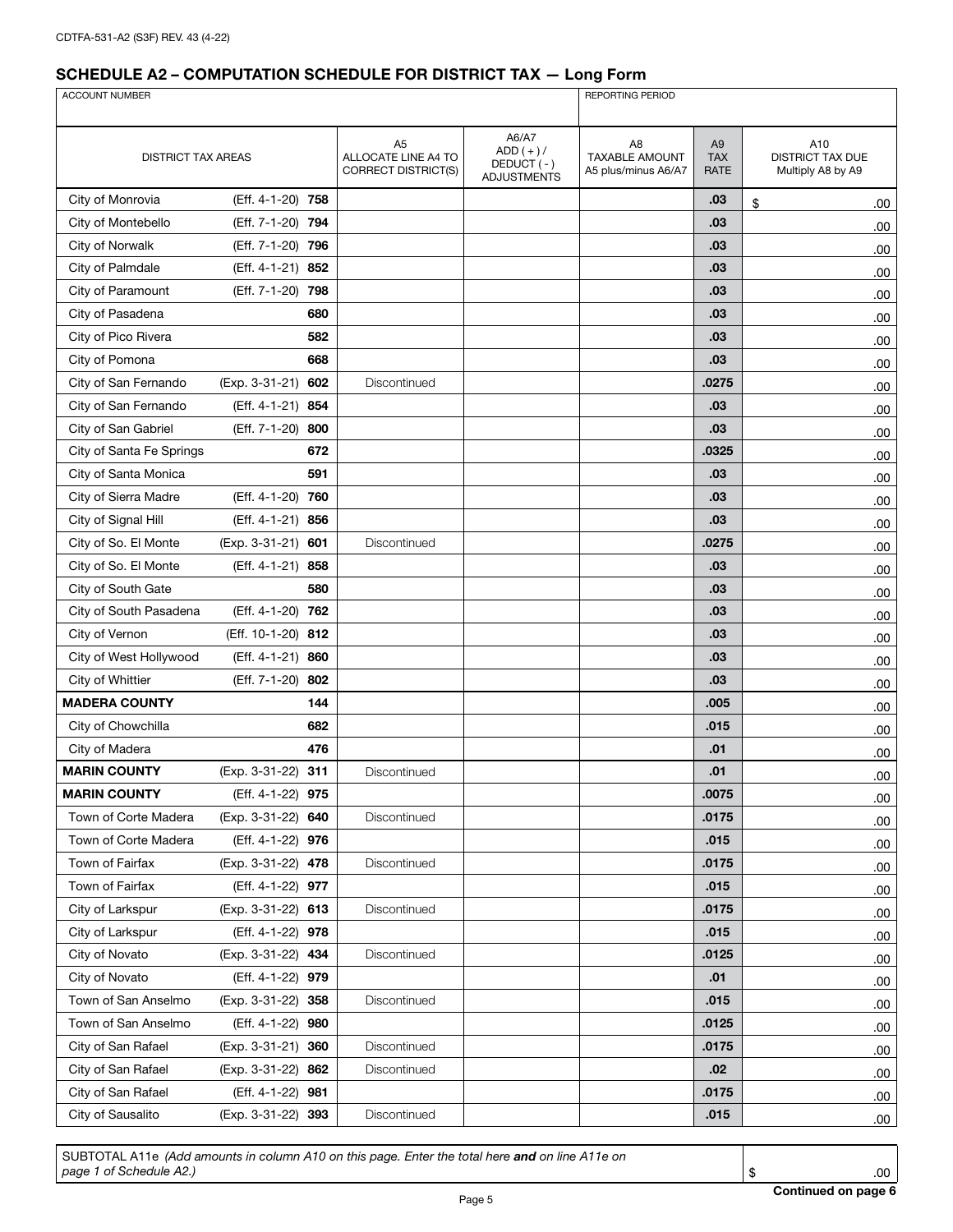| ACCOUNT NUMBER                              |                    |                                                              |                                                         | REPORTING PERIOD                                               |                                      |                                              |  |
|---------------------------------------------|--------------------|--------------------------------------------------------------|---------------------------------------------------------|----------------------------------------------------------------|--------------------------------------|----------------------------------------------|--|
|                                             |                    |                                                              |                                                         |                                                                |                                      |                                              |  |
| <b>DISTRICT TAX AREAS</b>                   |                    | A <sub>5</sub><br>ALLOCATE LINE A4 TO<br>CORRECT DISTRICT(S) | A6/A7<br>ADD $(+)$ /<br>DEDUCT(-)<br><b>ADJUSTMENTS</b> | A <sub>8</sub><br><b>TAXABLE AMOUNT</b><br>A5 plus/minus A6/A7 | A <sub>9</sub><br><b>TAX</b><br>RATE | A10<br>DISTRICT TAX DUE<br>Multiply A8 by A9 |  |
| City of Sausalito<br>(Eff. 4-1-22)          | 982                |                                                              |                                                         |                                                                | .0125                                | \$<br>.00                                    |  |
| <b>MARIPOSA COUNTY</b>                      | 103                |                                                              |                                                         |                                                                | .005                                 | .00.                                         |  |
| <b>MENDOCINO COUNTY</b>                     | 615                |                                                              |                                                         |                                                                | .00625                               | .00                                          |  |
| City of Fort Bragg                          | 616                |                                                              |                                                         |                                                                | .01625                               | .00                                          |  |
| City of Point Arena                         | 617                |                                                              |                                                         |                                                                | .01125                               | .00                                          |  |
| City of Ukiah                               | 618                |                                                              |                                                         |                                                                | .01625                               | .00.                                         |  |
| City of Willits                             | (Exp. 3-31-21) 619 | Discontinued                                                 |                                                         |                                                                | .01125                               | .00                                          |  |
| (Eff. 4-1-21)<br>City of Willits            | 864                |                                                              |                                                         |                                                                | .01875                               | .00                                          |  |
| <b>MERCED COUNTY</b>                        | 481                |                                                              |                                                         |                                                                | .005                                 | .00                                          |  |
| City of Atwater                             | 485                |                                                              |                                                         |                                                                | .01                                  | .00                                          |  |
| City of Gustine                             | 484                |                                                              |                                                         |                                                                | .01                                  | .00                                          |  |
| City of Los Banos                           | 684                |                                                              |                                                         |                                                                | .015                                 | .00                                          |  |
| City of Merced                              | 483                |                                                              |                                                         |                                                                | .01                                  | .00.                                         |  |
| <b>MONO COUNTY</b>                          |                    |                                                              |                                                         |                                                                |                                      |                                              |  |
| Town of Mammoth Lakes                       | 183                |                                                              |                                                         |                                                                | .005                                 | .00                                          |  |
| <b>MONTEREY COUNTY</b>                      | 487                |                                                              |                                                         |                                                                | .005                                 | .00                                          |  |
| (Exp. 6-30-20)<br>City of Carmel-by-the-Sea | 495                | Discontinued                                                 |                                                         |                                                                | .015                                 | .00.                                         |  |
| City of Carmel-by-the-Sea                   | (Eff. 7-1-20) 804  |                                                              |                                                         |                                                                | .02                                  | .00                                          |  |
| City of Del Rey Oaks                        | 490                |                                                              |                                                         |                                                                | .02                                  | .00                                          |  |
| City of Gonzales                            | (Exp. 3-31-21) 498 | Discontinued                                                 |                                                         |                                                                | .01                                  | .00                                          |  |
| City of Gonzales                            | (Eff. 4-1-21) 866  |                                                              |                                                         |                                                                | .015                                 | .00                                          |  |
| City of Greenfield                          | 494                |                                                              |                                                         |                                                                | .0225                                | .00                                          |  |
| City of King City                           | 686                |                                                              |                                                         |                                                                | .015                                 | .00                                          |  |
| City of Marina                              | 688                |                                                              |                                                         |                                                                | .02                                  | .00                                          |  |
| City of Monterey<br>(Exp. 6-30-20)          | 497                | Discontinued                                                 |                                                         |                                                                | .015                                 | .00.                                         |  |
| City of Monterey                            | (Eff. 7-1-20) 806  |                                                              |                                                         |                                                                | .02                                  | .00                                          |  |
| City of Pacific Grove                       | 491                |                                                              |                                                         |                                                                | .015                                 | .00                                          |  |
| City of Salinas                             | 489                |                                                              |                                                         |                                                                | .02                                  | .00.                                         |  |
| City of Sand City                           | 499                |                                                              |                                                         |                                                                | .015                                 | .00.                                         |  |
| City of Seaside                             | 605                |                                                              |                                                         |                                                                | .02                                  | .00                                          |  |
| City of Soledad                             | (Exp. 3-31-21) 493 | Discontinued                                                 |                                                         |                                                                | .015                                 | .00                                          |  |
| City of Soledad<br>(Eff. 4-1-21)            | 868                |                                                              |                                                         |                                                                | .02                                  | .00                                          |  |
| <b>NAPA COUNTY</b>                          | 631                |                                                              |                                                         |                                                                | .005                                 | .00                                          |  |
| City of St. Helena                          | 632                |                                                              |                                                         |                                                                | .01                                  | .00                                          |  |
| <b>NEVADA COUNTY</b>                        | 502                |                                                              |                                                         |                                                                | .0025                                | .00                                          |  |
| City of Grass Valley                        | 642                |                                                              |                                                         |                                                                | .0125                                | .00                                          |  |
| (Exp. 12-31-21) 630<br>City of Nevada City  |                    | Discontinued                                                 |                                                         |                                                                | .01125                               | .00                                          |  |
| City of Nevada City<br>(Eff. 1-1-22)        | 964                |                                                              |                                                         |                                                                | .01125                               | .00                                          |  |
| Town of Truckee                             | 503                |                                                              |                                                         |                                                                | .01                                  | .00                                          |  |
| <b>ORANGE COUNTY</b>                        | 037                |                                                              |                                                         |                                                                | .005                                 | .00                                          |  |
| City of Fountain Valley                     | 512                |                                                              |                                                         |                                                                | .015                                 | .00.                                         |  |

SUBTOTAL A11f *(Add amounts in column A10 on this page. Enter the total here and on line A11f on*  **page 1 of Schedule A2.)** .00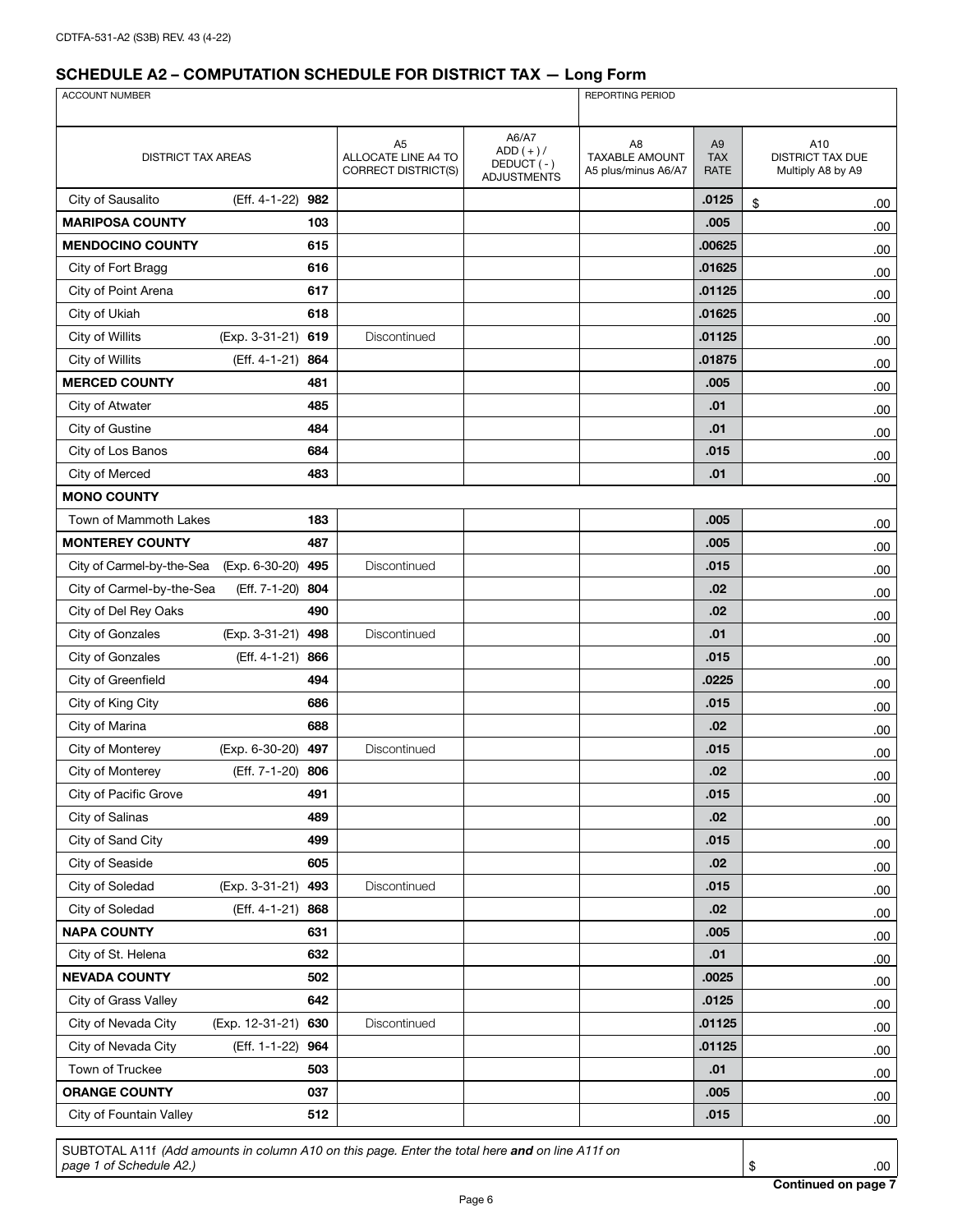| <b>ACCOUNT NUMBER</b>     |                       |                                                              | <b>REPORTING PERIOD</b>                                |                                                    |                                             |                                              |
|---------------------------|-----------------------|--------------------------------------------------------------|--------------------------------------------------------|----------------------------------------------------|---------------------------------------------|----------------------------------------------|
|                           |                       |                                                              |                                                        |                                                    |                                             |                                              |
| <b>DISTRICT TAX AREAS</b> |                       | A <sub>5</sub><br>ALLOCATE LINE A4 TO<br>CORRECT DISTRICT(S) | A6/A7<br>$ADD (+)/$<br>DEDUCT(-)<br><b>ADJUSTMENTS</b> | A8<br><b>TAXABLE AMOUNT</b><br>A5 plus/minus A6/A7 | A <sub>9</sub><br><b>TAX</b><br><b>RATE</b> | A10<br>DISTRICT TAX DUE<br>Multiply A8 by A9 |
| City of Garden Grove      | 696                   |                                                              |                                                        |                                                    | .015                                        | \$<br>.00                                    |
| City of La Habra          | 204                   |                                                              |                                                        |                                                    | .01                                         | .00                                          |
| City of La Palma          | 508                   |                                                              |                                                        |                                                    | .015                                        | .00                                          |
| City of Los Alamitos      | (Eff. 4-1-21)<br>870  |                                                              |                                                        |                                                    | .02                                         | .00.                                         |
| City of Placentia         | 690                   |                                                              |                                                        |                                                    | .015                                        | .00.                                         |
| City of Santa Ana         | 692                   |                                                              |                                                        |                                                    | .02                                         | .00                                          |
| City of Seal Beach        | 694                   |                                                              |                                                        |                                                    | .015                                        | .00.                                         |
| City of Stanton           | 414                   |                                                              |                                                        |                                                    | .015                                        | .00.                                         |
| City of Westminster       | 510                   |                                                              |                                                        |                                                    | .015                                        | .00.                                         |
| <b>PLACER COUNTY</b>      |                       |                                                              |                                                        |                                                    |                                             |                                              |
| Town of Loomis            | 513                   |                                                              |                                                        |                                                    | .0025                                       | .00.                                         |
| City of Roseville         | 697                   |                                                              |                                                        |                                                    | .005                                        | .00                                          |
| <b>RIVERSIDE COUNTY</b>   | 026                   |                                                              |                                                        |                                                    | .005                                        | .00.                                         |
| City of Blythe            | (Eff. 10-1-20)<br>814 |                                                              |                                                        |                                                    | .015                                        | .00.                                         |
| City of Cathedral City    | 232                   |                                                              |                                                        |                                                    | .015                                        | .00.                                         |
| City of Coachella         | 416                   |                                                              |                                                        |                                                    | .015                                        | .00.                                         |
| City of Corona            | (Eff. 7-1-21)<br>938  |                                                              |                                                        |                                                    | .015                                        | .00.                                         |
| City of Hemet             | 515                   |                                                              |                                                        |                                                    | .015                                        | .00.                                         |
| City of Indio             | 517                   |                                                              |                                                        |                                                    | .015                                        | .00                                          |
| City of Lake Elsinore     | (Eff. 4-1-21) 872     |                                                              |                                                        |                                                    | .015                                        | .00                                          |
| City of La Quinta         | 521                   |                                                              |                                                        |                                                    | .015                                        | .00                                          |
| City of Menifee           | 525                   |                                                              |                                                        |                                                    | .015                                        | .00.                                         |
| City of Murrieta          | 701                   |                                                              |                                                        |                                                    | .015                                        | .00.                                         |
| City of Norco             | 699                   |                                                              |                                                        |                                                    | .015                                        | .00                                          |
| City of Palm Springs      | 621                   |                                                              |                                                        |                                                    | .02                                         | .00                                          |
| City of Riverside         | 519                   |                                                              |                                                        |                                                    | .015                                        | .00.                                         |
| City of San Jacinto       | (Eff. 4-1-21) 874     |                                                              |                                                        |                                                    | .015                                        | .00.                                         |
| City of Temecula          | 523                   |                                                              |                                                        |                                                    | .015                                        | .00.                                         |
| City of Wildomar          | 703                   |                                                              |                                                        |                                                    | .015                                        | .00.                                         |
| <b>SACRAMENTO COUNTY</b>  | 023                   |                                                              |                                                        |                                                    | .005                                        | .00                                          |
| City of Galt              | 206                   |                                                              |                                                        |                                                    | .01                                         | .00                                          |
| City of Isleton           | (Exp. 9-30-21) 527    | Discontinued                                                 |                                                        |                                                    | .015                                        | .00.                                         |
| City of Isleton           | (Exp. 3-31-22) 962    | Discontinued                                                 |                                                        |                                                    | .01                                         | .00                                          |
| City of Isleton           | (Eff. 4-1-22) 985     |                                                              |                                                        |                                                    | .015                                        | .00.                                         |
| City of Rancho Cordova    | (Exp. 3-31-21) 418    | Discontinued                                                 |                                                        |                                                    | .01                                         | .00                                          |
| City of Rancho Cordova    | (Eff. 4-1-21) 876     |                                                              |                                                        |                                                    | .015                                        | .00.                                         |
| City of Sacramento        | 705                   |                                                              |                                                        |                                                    | .015                                        | .00.                                         |
| <b>SAN BENITO COUNTY</b>  | 706                   |                                                              |                                                        |                                                    | .01                                         | .00                                          |
| City of Hollister         | 707                   |                                                              |                                                        |                                                    | .02                                         | .00.                                         |
| City of San Juan Bautista | 708                   |                                                              |                                                        |                                                    | .0175                                       | .00.                                         |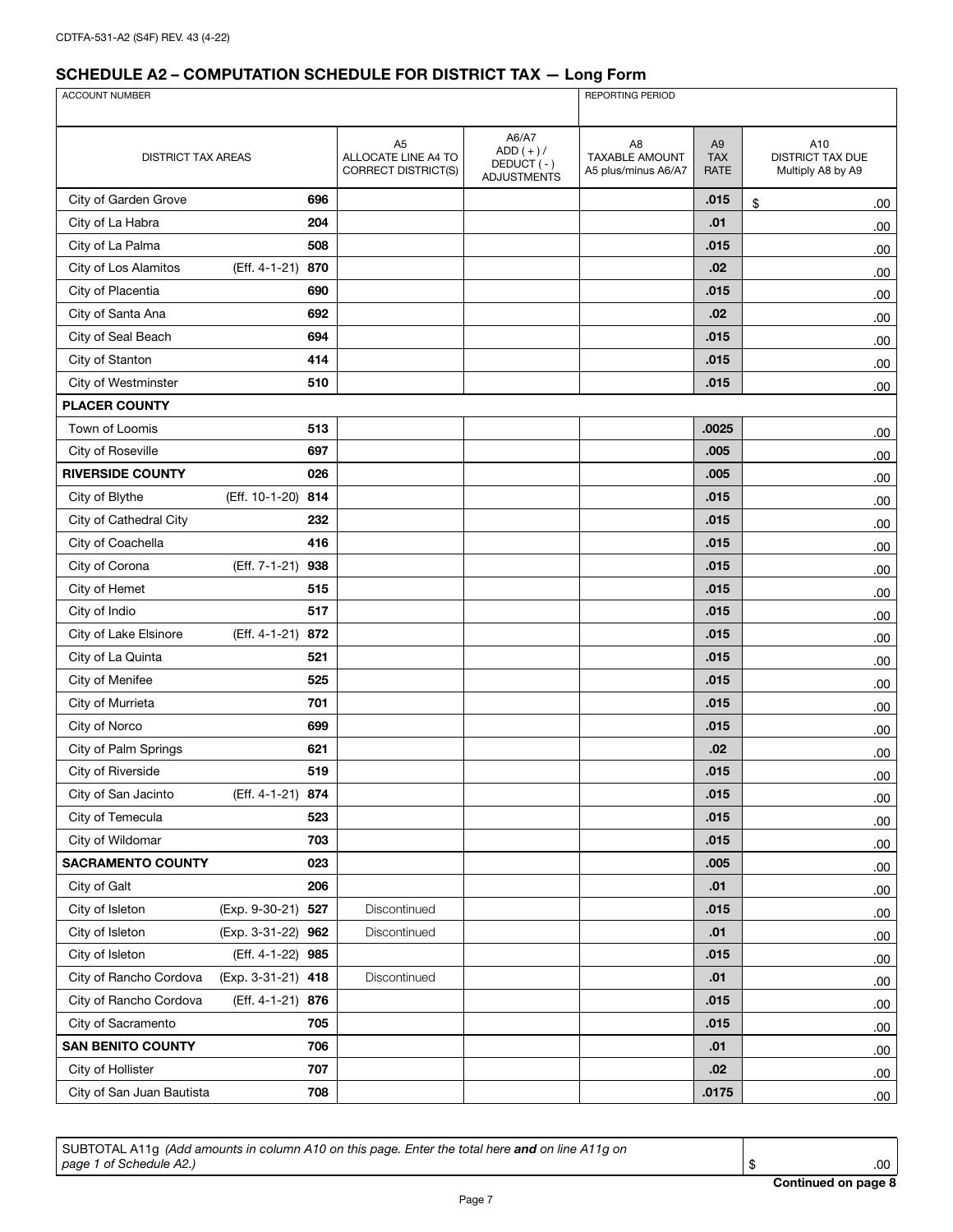| ACCOUNT NUMBER                          |                    |     |                                                         | REPORTING PERIOD                                       |                                                                |                                      |                                                     |
|-----------------------------------------|--------------------|-----|---------------------------------------------------------|--------------------------------------------------------|----------------------------------------------------------------|--------------------------------------|-----------------------------------------------------|
|                                         |                    |     |                                                         |                                                        |                                                                |                                      |                                                     |
| <b>DISTRICT TAX AREAS</b>               |                    |     | A5<br>ALLOCATE LINE A4 TO<br><b>CORRECT DISTRICT(S)</b> | A6/A7<br>$ADD (+)/$<br>DEDUCT(-)<br><b>ADJUSTMENTS</b> | A <sub>8</sub><br><b>TAXABLE AMOUNT</b><br>A5 plus/minus A6/A7 | A <sub>9</sub><br><b>TAX</b><br>RATE | A10<br><b>DISTRICT TAX DUE</b><br>Multiply A8 by A9 |
| <b>SAN BERNARDINO COUNTY</b>            |                    | 031 |                                                         |                                                        |                                                                | .005                                 | \$<br>.00                                           |
| City of Barstow                         |                    | 710 |                                                         |                                                        |                                                                | .015                                 | .00                                                 |
| City of Montclair                       | (Exp. 3-31-21) 108 |     | Discontinued                                            |                                                        |                                                                | .0075                                | .00                                                 |
| City of Montclair                       | (Eff. 4-1-21) 878  |     |                                                         |                                                        |                                                                | .0175                                | .00                                                 |
| City of Redlands                        | (Eff. 4-1-21) 880  |     |                                                         |                                                        |                                                                | .015                                 | .00                                                 |
| City of San Bernardino                  | (Exp. 3-31-21) 149 |     | Discontinued                                            |                                                        |                                                                | .0075                                | .00                                                 |
| City of San Bernardino                  | (Eff. 4-1-21) 882  |     |                                                         |                                                        |                                                                | .015                                 | .00                                                 |
| City of Victorville                     | (Eff. 4-1-21) 884  |     |                                                         |                                                        |                                                                | .015                                 | .00                                                 |
| Town of Yucca Valley                    |                    | 530 |                                                         |                                                        |                                                                | .015                                 | .00                                                 |
| <b>SAN DIEGO COUNTY</b>                 |                    | 013 |                                                         |                                                        |                                                                | .005                                 | .00                                                 |
| City of Chula Vista                     |                    | 644 |                                                         |                                                        |                                                                | .015                                 | .00                                                 |
| City of Del Mar                         |                    | 534 |                                                         |                                                        |                                                                | .015                                 | .00                                                 |
| City of El Cajon                        |                    | 431 |                                                         |                                                        |                                                                | .01                                  | .00                                                 |
| City of Imperial Beach                  | (Eff. 4-1-21)      | 886 |                                                         |                                                        |                                                                | .015                                 | .00                                                 |
| City of La Mesa                         |                    | 210 |                                                         |                                                        |                                                                | .0125                                | .00                                                 |
| City of National City                   |                    | 137 |                                                         |                                                        |                                                                | .015                                 | .00                                                 |
| City of Oceanside                       |                    | 712 |                                                         |                                                        |                                                                | .01                                  | .00                                                 |
| City of Vista                           |                    | 151 |                                                         |                                                        |                                                                | .01                                  | .00                                                 |
| SAN FRANCISCO COUNTY (Exp. 6-30-21) 052 |                    |     | Discontinued                                            |                                                        |                                                                | .0125                                | .00                                                 |
| SAN FRANCISCO COUNTY (Eff. 7-1-21) 940  |                    |     |                                                         |                                                        |                                                                | .01375                               | .00                                                 |
| <b>SAN JOAQUIN COUNTY</b>               |                    | 038 |                                                         |                                                        |                                                                | .005                                 | .00                                                 |
| City of Lathrop                         |                    | 324 |                                                         |                                                        |                                                                | .015                                 | .00                                                 |
| City of Lodi                            |                    | 714 |                                                         |                                                        |                                                                | .01                                  | .00                                                 |
| City of Manteca                         |                    | 153 |                                                         |                                                        |                                                                | .01                                  | .00                                                 |
| City of Stockton                        |                    | 538 |                                                         |                                                        |                                                                | .0175                                | .00                                                 |
| City of Tracy                           |                    | 536 |                                                         |                                                        |                                                                | .01                                  | 00.                                                 |
| <b>SAN LUIS OBISPO COUNTY</b>           |                    |     |                                                         |                                                        |                                                                |                                      |                                                     |
| City of Arroyo Grande                   |                    | 154 |                                                         |                                                        |                                                                | .005                                 | .00                                                 |
| City of Atascadero                      | (Exp. 3-31-21) 419 |     | Discontinued                                            |                                                        |                                                                | .005                                 | .00                                                 |
| City of Atascadero                      | (Eff. 4-1-21) 888  |     |                                                         |                                                        |                                                                | .015                                 | .00.                                                |
| City of Grover Beach                    | (Exp. 3-31-21) 155 |     | Discontinued                                            |                                                        |                                                                | .005                                 | .00                                                 |
| City of Grover Beach                    | (Eff. 4-1-21) 925  |     |                                                         |                                                        |                                                                | .015                                 | .00.                                                |
| City of Morro Bay                       | (Exp. 3-31-21) 156 |     | Discontinued                                            |                                                        |                                                                | .005                                 | .00                                                 |
| City of Morro Bay                       | (Eff. 4-1-21) 889  |     |                                                         |                                                        |                                                                | .015                                 | .00                                                 |
| City of Paso Robles                     | (Exp. 3-31-21) 325 |     | Discontinued                                            |                                                        |                                                                | .005                                 | .00                                                 |
| City of Paso Robles                     | (Eff. 4-1-21) 891  |     |                                                         |                                                        |                                                                | .015                                 | .00.                                                |
| City of Pismo Beach                     |                    | 185 |                                                         |                                                        |                                                                | .005                                 | .00                                                 |
| City of San Luis Obispo                 | (Exp. 3-31-21) 157 |     | Discontinued                                            |                                                        |                                                                | .005                                 | .00                                                 |
| City of San Luis Obispo                 | (Eff. 4-1-21) 892  |     |                                                         |                                                        |                                                                | .015                                 | .00                                                 |
| <b>SAN MATEO COUNTY</b>                 | (Exp. 6-30-19) 327 |     | Discontinued                                            |                                                        |                                                                | .015                                 | .00                                                 |
| <b>SAN MATEO COUNTY</b>                 | (Exp. 6-30-21) 743 |     | Discontinued                                            |                                                        |                                                                | .02                                  | .00.                                                |

SUBTOTAL A11h *(Add amounts in column A10 on this page. Enter the total here and on line A11h on page 1 of Schedule A2.)* \$ .00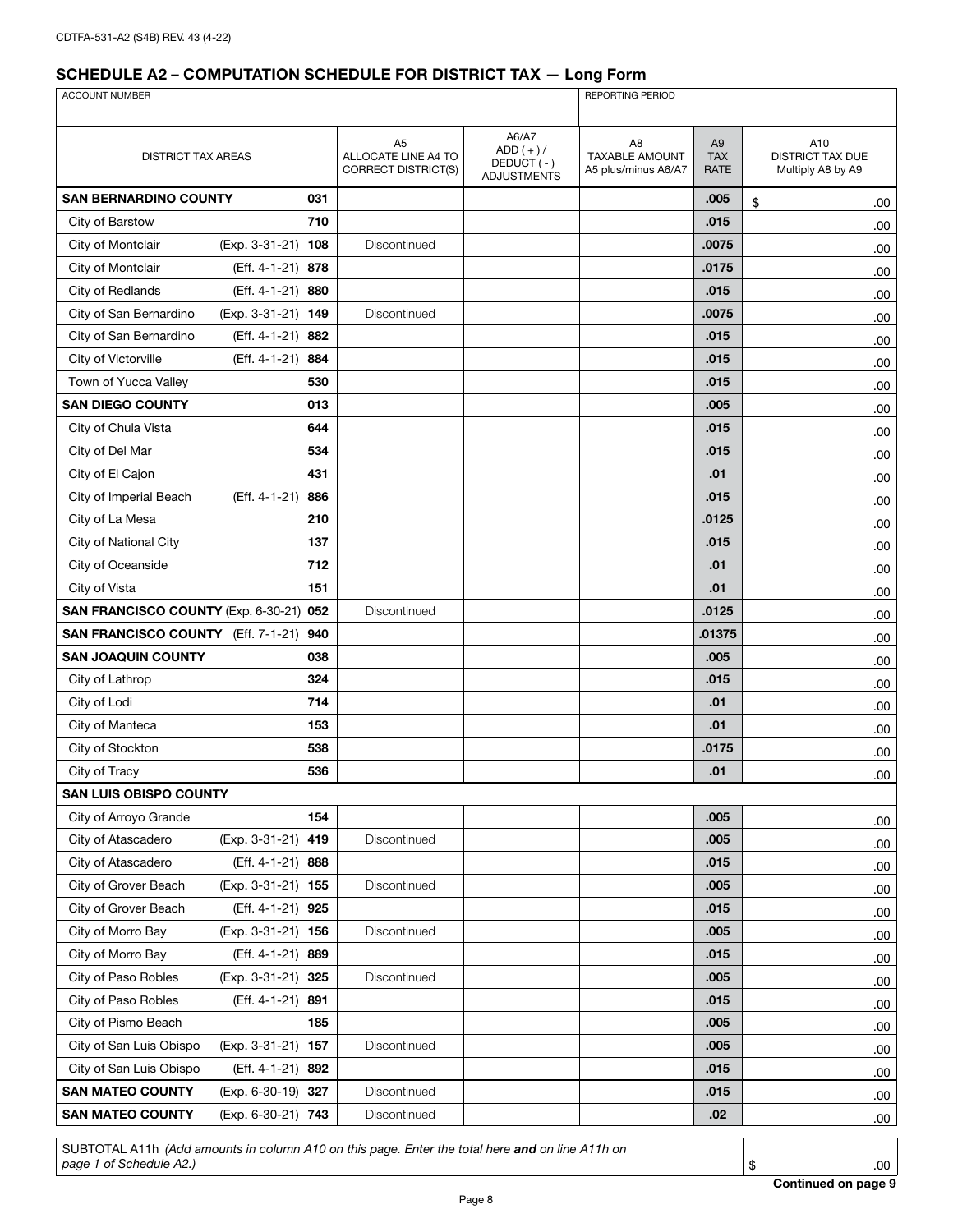| <b>ACCOUNT NUMBER</b>     |                    |     |                                                                     |                                                          | <b>REPORTING PERIOD</b>                                        |                                             |                                                     |  |
|---------------------------|--------------------|-----|---------------------------------------------------------------------|----------------------------------------------------------|----------------------------------------------------------------|---------------------------------------------|-----------------------------------------------------|--|
|                           |                    |     |                                                                     |                                                          |                                                                |                                             |                                                     |  |
| <b>DISTRICT TAX AREAS</b> |                    |     | A <sub>5</sub><br>ALLOCATE LINE A4 TO<br><b>CORRECT DISTRICT(S)</b> | A6/A7<br>$ADD (+) /$<br>DEDUCT (-)<br><b>ADJUSTMENTS</b> | A <sub>8</sub><br><b>TAXABLE AMOUNT</b><br>A5 plus/minus A6/A7 | A <sub>9</sub><br><b>TAX</b><br><b>RATE</b> | A10<br><b>DISTRICT TAX DUE</b><br>Multiply A8 by A9 |  |
| <b>SAN MATEO COUNTY</b>   | (Eff. 7-1-21) 942  |     |                                                                     |                                                          |                                                                | .02125                                      | \$<br>.00                                           |  |
| City of Belmont           | (Exp. 6-30-19) 540 |     | Discontinued                                                        |                                                          |                                                                | .02                                         | .00                                                 |  |
| City of Belmont           | (Exp. 6-30-21) 745 |     | Discontinued                                                        |                                                          |                                                                | .025                                        | .00                                                 |  |
| City of Belmont           | (Eff. 7-1-21) 943  |     |                                                                     |                                                          |                                                                | .02625                                      | .00                                                 |  |
| City of Burlingame        | (Exp. 6-30-19) 623 |     | Discontinued                                                        |                                                          |                                                                | .0175                                       | .00                                                 |  |
| City of Burlingame        | (Exp. 6-30-21) 746 |     | Discontinued                                                        |                                                          |                                                                | .0225                                       | .00                                                 |  |
| City of Burlingame        | (Eff. 7-1-21) 944  |     |                                                                     |                                                          |                                                                | .02375                                      | .00                                                 |  |
| City of Daly City         | (Exp. 6-30-21) 895 |     | Discontinued                                                        |                                                          |                                                                | .025                                        | .00                                                 |  |
| City of Daly City         | (Eff. 7-1-21) 945  |     |                                                                     |                                                          |                                                                | .02625                                      | .00                                                 |  |
| City of East Palo Alto    | (Exp. 6-30-19) 542 |     | Discontinued                                                        |                                                          |                                                                | .02                                         | .00                                                 |  |
| City of East Palo Alto    | (Exp. 6-30-21) 747 |     | Discontinued                                                        |                                                          |                                                                | .025                                        | .00                                                 |  |
| City of East Palo Alto    | (Eff. 7-1-21) 946  |     |                                                                     |                                                          |                                                                | .02625                                      | .00                                                 |  |
| City of Redwood City      | (Exp. 6-30-19) 716 |     | Discontinued                                                        |                                                          |                                                                | .02                                         | .00                                                 |  |
| City of Redwood City      | (Exp. 6-30-21) 748 |     | Discontinued                                                        |                                                          |                                                                | .025                                        | .00                                                 |  |
| City of Redwood City      | (Eff. 7-1-21) 947  |     |                                                                     |                                                          |                                                                | .02625                                      | .00.                                                |  |
| City of San Bruno         | (Exp. 6-30-21) 766 |     | Discontinued                                                        |                                                          |                                                                | .025                                        | .00                                                 |  |
| City of San Bruno         | (Eff. 7-1-21) 948  |     |                                                                     |                                                          |                                                                | .02625                                      | .00.                                                |  |
| City of San Mateo         | (Exp. 6-30-19) 328 |     | Discontinued                                                        |                                                          |                                                                | .0175                                       | .00                                                 |  |
| City of San Mateo         | (Exp. 6-30-21) 749 |     | Discontinued                                                        |                                                          |                                                                | .0225                                       | .00                                                 |  |
| City of San Mateo         | (Eff. 7-1-21) 949  |     |                                                                     |                                                          |                                                                | .02375                                      | .00                                                 |  |
| City of So. San Francisco | (Exp. 6-30-19) 438 |     | Discontinued                                                        |                                                          |                                                                | .02                                         | .00                                                 |  |
| City of So. San Francisco | (Exp. 6-30-21) 750 |     | Discontinued                                                        |                                                          |                                                                | .025                                        | .00                                                 |  |
| City of So. San Francisco | (Eff. 7-1-21) 950  |     |                                                                     |                                                          |                                                                | .02625                                      | .00.                                                |  |
| SANTA BARBARA COUNTY      |                    | 030 |                                                                     |                                                          |                                                                | .005                                        | .00                                                 |  |
| City of Carpinteria       |                    | 720 |                                                                     |                                                          |                                                                | .0175                                       | .00.                                                |  |
| City of Guadalupe         | (Exp. 3-31-21) 421 |     | Discontinued                                                        |                                                          |                                                                | .0075                                       | .00                                                 |  |
| City of Guadalupe         | (Eff. 4-1-21) 897  |     |                                                                     |                                                          |                                                                | .015                                        | .00.                                                |  |
| City of Lompoc            | (Eff. 7-1-20)      | 808 |                                                                     |                                                          |                                                                | .015                                        | .00                                                 |  |
| City of Santa Barbara     |                    | 625 |                                                                     |                                                          |                                                                | .015                                        | .00                                                 |  |
| City of Santa Maria       |                    | 718 |                                                                     |                                                          |                                                                | .015                                        | .00                                                 |  |
| <b>SANTA CLARA COUNTY</b> | (Exp. 6-30-21)     | 544 | Discontinued                                                        |                                                          |                                                                | .0175                                       | .00                                                 |  |
| <b>SANTA CLARA COUNTY</b> | (Eff. 7-1-21) 952  |     |                                                                     |                                                          |                                                                | .01875                                      | .00                                                 |  |
| City of Campbell          | (Exp. 6-30-21) 545 |     | Discontinued                                                        |                                                          |                                                                | .02                                         | .00                                                 |  |
| City of Campbell          | (Eff. 7-1-21) 953  |     |                                                                     |                                                          |                                                                | .02125                                      | .00                                                 |  |
| City of Los Gatos         | (Exp. 6-30-21) 722 |     | Discontinued                                                        |                                                          |                                                                | .01875                                      | .00                                                 |  |
| City of Los Gatos         | (Eff. 7-1-21) 954  |     |                                                                     |                                                          |                                                                | .02                                         | .00                                                 |  |
| City of Milpitas          | (Exp. 6-30-21) 899 |     | Discontinued                                                        |                                                          |                                                                | .02                                         | .00                                                 |  |
| City of Milpitas          | (Eff. 7-1-21) 955  |     |                                                                     |                                                          |                                                                | .02125                                      | .00                                                 |  |
| City of San Jose          | (Exp. 6-30-21) 546 |     | Discontinued                                                        |                                                          |                                                                | .02                                         | .00                                                 |  |
| City of San Jose          | (Eff. 7-1-21) 956  |     |                                                                     |                                                          |                                                                | .02125                                      | .00                                                 |  |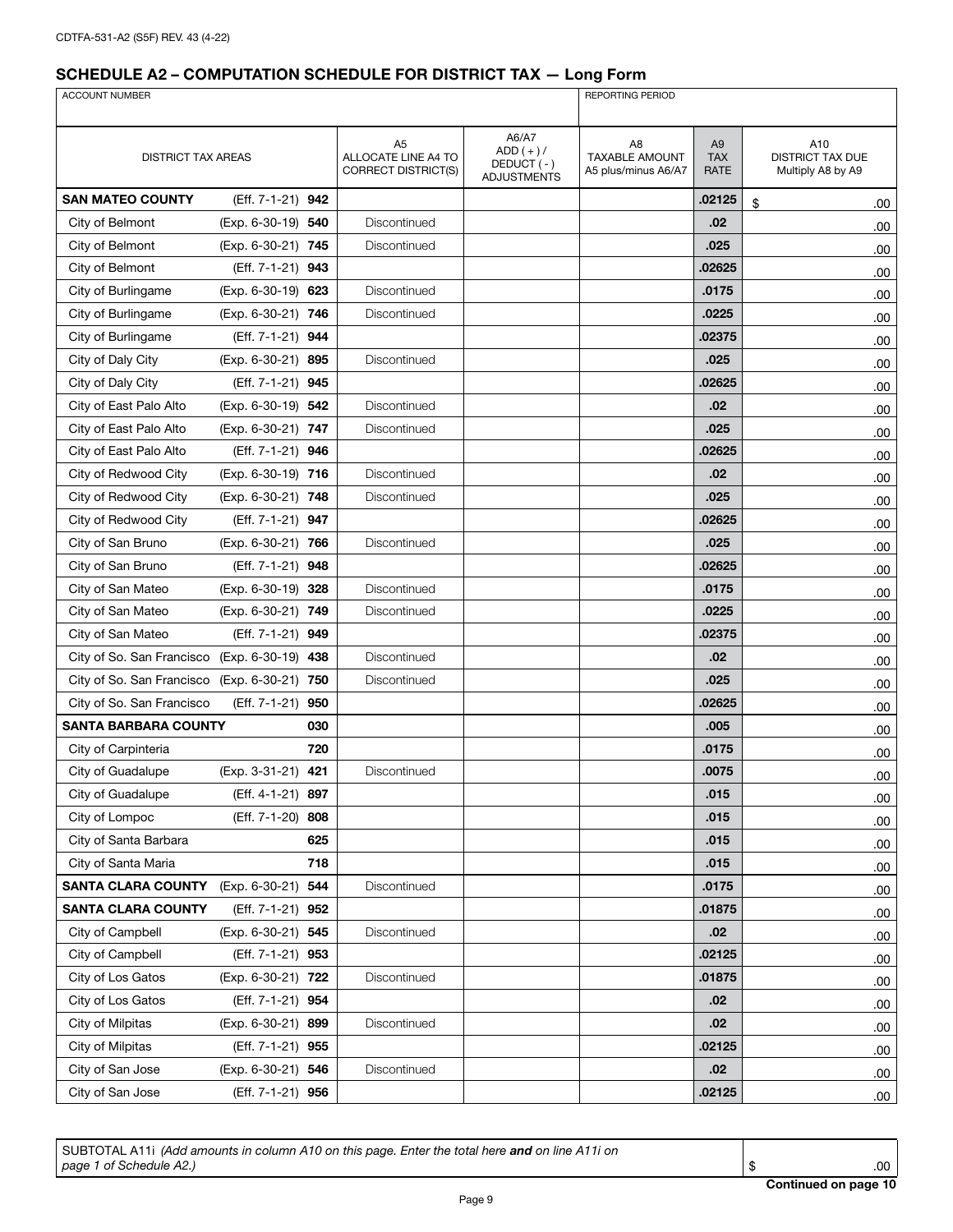| ACCOUNT NUMBER                           |                       |                                                              |                                                         | <b>REPORTING PERIOD</b>                            |                                      |                                                     |  |
|------------------------------------------|-----------------------|--------------------------------------------------------------|---------------------------------------------------------|----------------------------------------------------|--------------------------------------|-----------------------------------------------------|--|
|                                          |                       |                                                              |                                                         |                                                    |                                      |                                                     |  |
| <b>DISTRICT TAX AREAS</b>                |                       | A <sub>5</sub><br>ALLOCATE LINE A4 TO<br>CORRECT DISTRICT(S) | A6/A7<br>$ADD (+) /$<br>DEDUCT(-)<br><b>ADJUSTMENTS</b> | A8<br><b>TAXABLE AMOUNT</b><br>A5 plus/minus A6/A7 | A <sub>9</sub><br><b>TAX</b><br>RATE | A10<br><b>DISTRICT TAX DUE</b><br>Multiply A8 by A9 |  |
| <b>SANTA CRUZ COUNTY</b>                 |                       |                                                              |                                                         |                                                    |                                      |                                                     |  |
| Santa Cruz County<br>Unincorporated Area | 724                   |                                                              |                                                         |                                                    | .0175                                | \$<br>.00.                                          |  |
| City of Capitola                         | 549                   |                                                              |                                                         |                                                    | .0175                                | .00                                                 |  |
| City of Santa Cruz                       | 646                   |                                                              |                                                         |                                                    | .02                                  | .00                                                 |  |
| City of Scotts Valley                    | (Exp. 6-30-20) 552    | Discontinued                                                 |                                                         |                                                    | .0175                                | .00.                                                |  |
| City of Scotts Valley                    | (Eff. 7-1-20) 810     |                                                              |                                                         |                                                    | .025                                 | .00                                                 |  |
| City of Watsonville                      | 551                   |                                                              |                                                         |                                                    | .02                                  | .00.                                                |  |
| <b>SHASTA COUNTY</b>                     |                       |                                                              |                                                         |                                                    |                                      |                                                     |  |
| City of Anderson                         | 373                   |                                                              |                                                         |                                                    | .005                                 | .00                                                 |  |
| <b>SISKIYOU COUNTY</b>                   |                       |                                                              |                                                         |                                                    |                                      |                                                     |  |
| City of Dunsmuir                         | 439                   |                                                              |                                                         |                                                    | .005                                 | .00                                                 |  |
| City of Mt. Shasta                       | 266                   |                                                              |                                                         |                                                    | .0025                                | .00.                                                |  |
| City of Weed                             | 432                   |                                                              |                                                         |                                                    | .0025                                | .00.                                                |  |
| City of Yreka                            | 553                   |                                                              |                                                         |                                                    | .005                                 | .00                                                 |  |
| <b>SOLANO COUNTY</b>                     | 066                   |                                                              |                                                         |                                                    | .00125                               | .00.                                                |  |
| City of Benicia                          | 423                   |                                                              |                                                         |                                                    | .01125                               | .00                                                 |  |
| City of Fairfield                        | 337                   |                                                              |                                                         |                                                    | .01125                               | .00                                                 |  |
| City of Rio Vista                        | (Exp. 3-31-22)<br>339 | Discontinued                                                 |                                                         |                                                    | .00875                               | .00.                                                |  |
| City of Rio Vista                        | (Eff. 4-1-22)<br>987  |                                                              |                                                         |                                                    | .00875                               | .00.                                                |  |
| City of Suisun City                      | 555                   |                                                              |                                                         |                                                    | .01125                               | .00.                                                |  |
| City of Vacaville                        | 557                   |                                                              |                                                         |                                                    | .00875                               | .00                                                 |  |
| City of Vallejo                          | 277                   |                                                              |                                                         |                                                    | .01125                               | .00                                                 |  |
| <b>SONOMA COUNTY</b>                     | (Exp. 3-31-21) 744    | Discontinued                                                 |                                                         |                                                    | .01                                  | .00.                                                |  |
| <b>SONOMA COUNTY</b>                     | (Eff. 4-1-21) 910     |                                                              |                                                         |                                                    | .0125                                | .00.                                                |  |
| City of Cotati                           | (Eff. 3-31-21) 726    | Discontinued                                                 |                                                         |                                                    | .02                                  | .00.                                                |  |
| City of Cotati                           | (Eff. 4-1-21) 911     |                                                              |                                                         |                                                    | .0225                                | .00                                                 |  |
| City of Healdsburg                       | (Exp. 3-31-21) 727    | Discontinued                                                 |                                                         |                                                    | .015                                 | .00                                                 |  |
| City of Healdsburg                       | (Eff. 4-1-21) 912     |                                                              |                                                         |                                                    | .0175                                | .00                                                 |  |
| City of Petaluma                         | (Eff. 4-1-21) 914     |                                                              |                                                         |                                                    | .0225                                | .00.                                                |  |
| City of Rohnert Park                     | (Exp. 3-31-21) 728    | Discontinued                                                 |                                                         |                                                    | .015                                 | .00                                                 |  |
| City of Rohnert Park                     | (Eff. 4-1-21) 915     |                                                              |                                                         |                                                    | .0175                                | .00.                                                |  |
| City of Santa Rosa                       | (Exp. 3-31-21) 732    | Discontinued                                                 |                                                         |                                                    | .0175                                | .00                                                 |  |
| City of Santa Rosa                       | (Exp. 6-30-21) 916    | Discontinued                                                 |                                                         |                                                    | .02                                  | .00                                                 |  |
| City of Santa Rosa                       | (Eff. 7-1-21) 959     |                                                              |                                                         |                                                    | .02                                  | .00.                                                |  |
| City of Sebastopol                       | (Exp. 3-31-21) 729    | Discontinued                                                 |                                                         |                                                    | .0175                                | .00.                                                |  |
| City of Sebastopol                       | (Eff. 4-1-21) 917     |                                                              |                                                         |                                                    | .02                                  | .00.                                                |  |
| City of Sonoma                           | (Exp. 3-31-21) 730    | Discontinued                                                 |                                                         |                                                    | .015                                 | .00                                                 |  |
| City of Sonoma                           | (Eff. 4-1-21) 918     |                                                              |                                                         |                                                    | .0175                                | .00                                                 |  |
| <b>STANISLAUS COUNTY</b>                 | 567                   |                                                              |                                                         |                                                    | .00625                               | .00                                                 |  |
| City of Ceres                            | 568                   |                                                              |                                                         |                                                    | .01125                               | .00.                                                |  |

SUBTOTAL A11j *(Add amounts in column A10 on this page. Enter the total here and on line A11j on page 1 of Schedule A2.)* \$ .00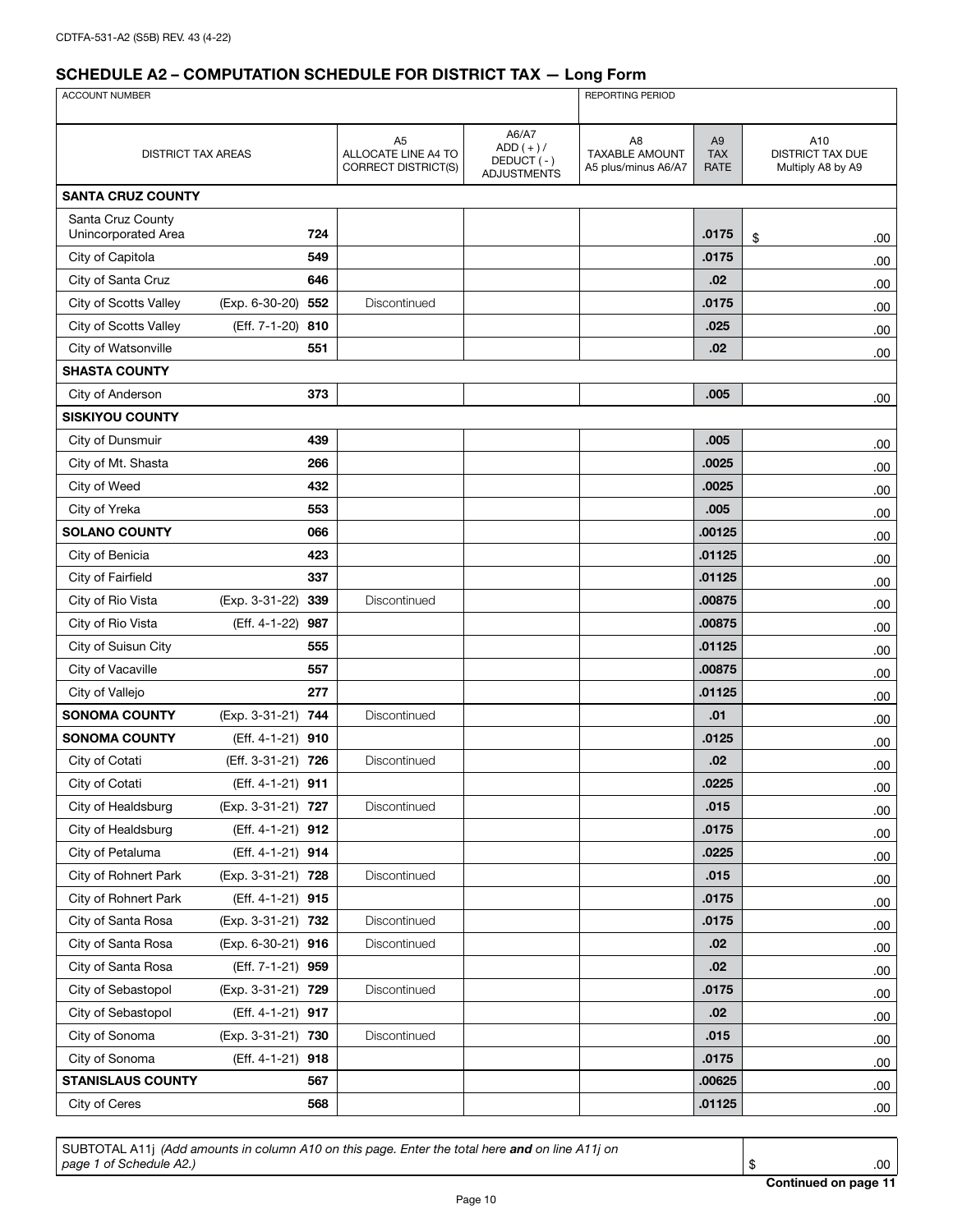| <b>ACCOUNT NUMBER</b>                     |                      |                                                              |                                                         | <b>REPORTING PERIOD</b>                                        |                                      |                                              |  |
|-------------------------------------------|----------------------|--------------------------------------------------------------|---------------------------------------------------------|----------------------------------------------------------------|--------------------------------------|----------------------------------------------|--|
|                                           |                      |                                                              |                                                         |                                                                |                                      |                                              |  |
| <b>DISTRICT TAX AREAS</b>                 |                      | A <sub>5</sub><br>ALLOCATE LINE A4 TO<br>CORRECT DISTRICT(S) | A6/A7<br>$ADD (+)/$<br>DEDUCT (-)<br><b>ADJUSTMENTS</b> | A <sub>8</sub><br><b>TAXABLE AMOUNT</b><br>A5 plus/minus A6/A7 | A <sub>9</sub><br><b>TAX</b><br>RATE | A10<br>DISTRICT TAX DUE<br>Multiply A8 by A9 |  |
| City of Oakdale                           | 569                  |                                                              |                                                         |                                                                | .01125                               | \$<br>.00                                    |  |
| City of Turlock                           | (Eff. 4-1-21)<br>920 |                                                              |                                                         |                                                                | .01375                               | .00                                          |  |
| <b>TEHAMA COUNTY</b>                      |                      |                                                              |                                                         |                                                                |                                      |                                              |  |
| City of Corning                           | 446                  |                                                              |                                                         |                                                                | .005                                 | .00                                          |  |
| City of Red Bluff                         | 424                  |                                                              |                                                         |                                                                | .0025                                | .00                                          |  |
| <b>TULARE COUNTY</b>                      | 162                  |                                                              |                                                         |                                                                | .005                                 | .00                                          |  |
| City of Dinuba                            | 165                  |                                                              |                                                         |                                                                | .0125                                | .00                                          |  |
| City of Exeter                            | (Eff. 4-1-21)<br>922 |                                                              |                                                         |                                                                | .015                                 | .00                                          |  |
| City of Farmersville                      | 629                  |                                                              |                                                         |                                                                | .015                                 | .00                                          |  |
| City of Lindsay                           | 607                  |                                                              |                                                         |                                                                | .015                                 | .00                                          |  |
| City of Porterville                       | 734                  |                                                              |                                                         |                                                                | .02                                  | .00                                          |  |
| City of Tulare                            | 167                  |                                                              |                                                         |                                                                | .01                                  | .00                                          |  |
| City of Visalia                           | 571                  |                                                              |                                                         |                                                                | .0125                                | .00                                          |  |
| City of Woodlake                          | 627                  |                                                              |                                                         |                                                                | .015                                 | .00                                          |  |
| <b>TUOLUMNE COUNTY</b>                    |                      |                                                              |                                                         |                                                                |                                      |                                              |  |
| City of Sonora                            | 093                  |                                                              |                                                         |                                                                | .005                                 | .00                                          |  |
| <b>VENTURA COUNTY</b>                     |                      |                                                              |                                                         |                                                                |                                      |                                              |  |
| City of Oxnard                            | (Exp. 3-31-21) 213   | Discontinued                                                 |                                                         |                                                                | .005                                 | .00                                          |  |
| City of Oxnard                            | (Eff. 4-1-21)<br>924 |                                                              |                                                         |                                                                | .02                                  | .00                                          |  |
| City of Port Hueneme                      | 736                  |                                                              |                                                         |                                                                | .015                                 | .00.                                         |  |
| City of Santa Paula                       | 572                  |                                                              |                                                         |                                                                | .01                                  | .00.                                         |  |
| City of Ventura                           | 573                  |                                                              |                                                         |                                                                | .005                                 | 00.                                          |  |
| <b>YOLO COUNTY</b>                        |                      |                                                              |                                                         |                                                                |                                      |                                              |  |
| City of Davis                             | 376                  |                                                              |                                                         |                                                                | .01                                  | .00.                                         |  |
| City of West Sacramento                   | 738                  |                                                              |                                                         |                                                                | .01                                  | .00                                          |  |
| City of Woodland                          | 236                  |                                                              |                                                         |                                                                | .0075                                | .00                                          |  |
| <b>YUBA COUNTY</b>                        |                      |                                                              |                                                         |                                                                |                                      |                                              |  |
| <b>Yuba County</b><br>Unincorporated Area | 739                  |                                                              |                                                         |                                                                | .01                                  | .00                                          |  |
| City of Marysville                        | 447                  |                                                              |                                                         |                                                                | .01                                  | .00                                          |  |
| City of Wheatland                         | 265                  |                                                              |                                                         |                                                                | .005                                 | .00                                          |  |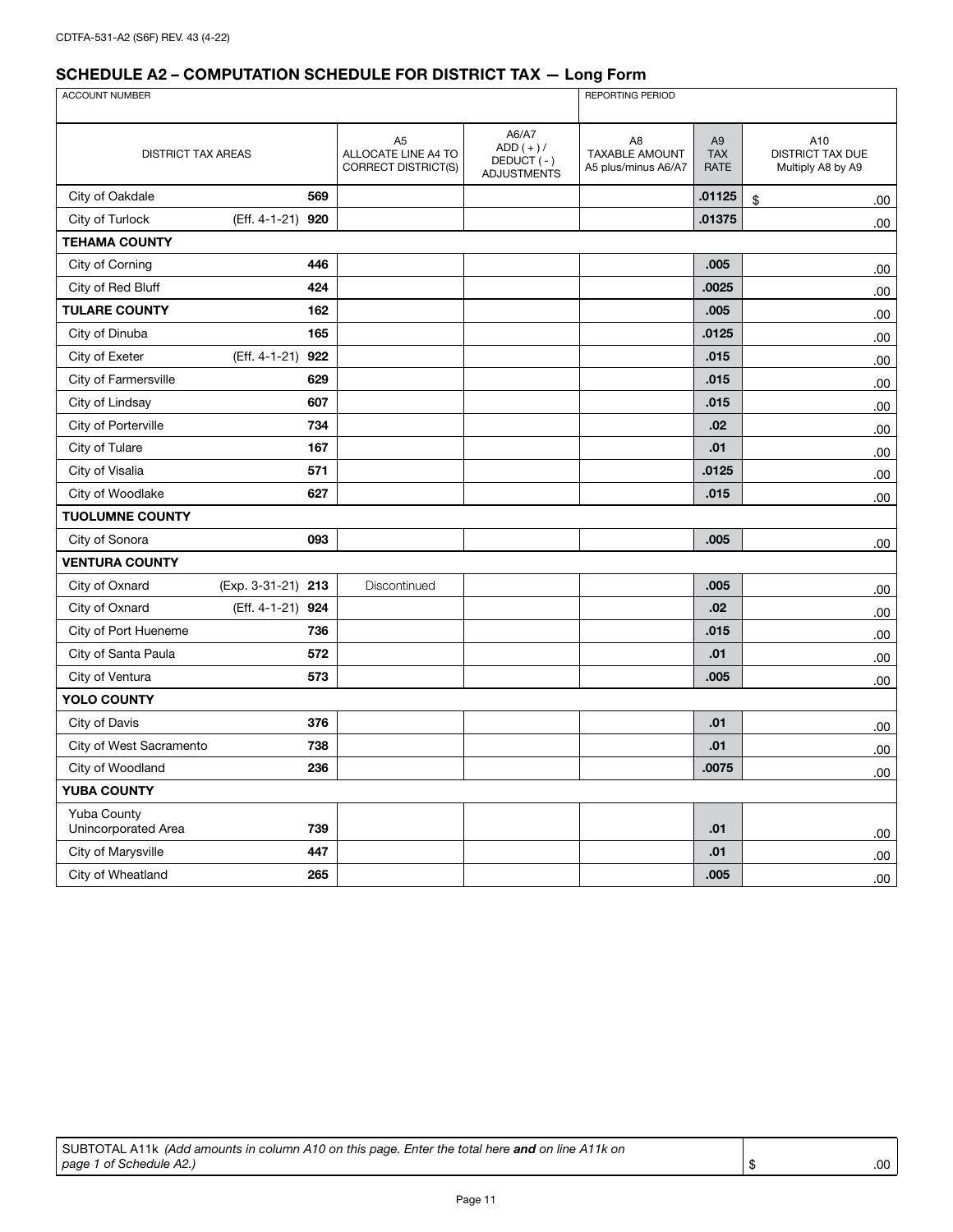#### INSTRUCTIONS FOR COMPLETING CDTFA-531-A2, SCHEDULE A2 — Long Form COMPUTATION SCHEDULE FOR DISTRICT TAX

#### Step 1. Enter taxable sales from return.

A1. Enter the Taxable Transactions or Total Purchases from line 12 on [CDTFA-401-A](http://www.cdtfa.ca.gov/DownloadFile.ashx?path=/formspubs/cdtfa401a.pdf), or line 12 on [CDTFA-401-GS](http://www.cdtfa.ca.gov/DownloadFile.ashx?path=/formspubs/cdtfa401gs.pdf), or line 1 on [CDTFA-401-E](http://www.cdtfa.ca.gov/DownloadFile.ashx?path=/formspubs/cdtfa401e.pdf) in box A1.

#### Step 2. Enter all transactions subject to only the state rate of 7.25% (with no additional collection of district tax) on A2/A3.

A2/A3. Enter purchases of items purchased for use in a location where no district tax is in effect. Also, enter sales of items (excluding vehicles, vessels, or aircraft) delivered and used (1) at a location where no district tax is in effect or (2) in a district where you are not "engaged in business" and did not collect the district tax. (See [publication 105,](http://www.cdtfa.ca.gov/formspubs/pub105) *District Taxes and Delivered Sales*, available on the California Department of Tax and Fee Administration (CDTFA) website at *[www.cdtfa.ca.gov](http://www.cdtfa.ca.gov)*, for a definition of "engaged in business.")

### Step 3. Calculate transactions subject to district tax.

A4. Subtract A2/A3 from A1. Enter the result on A4.

If your line A4 is \$0.00 and you have no adjustments for prior periods, you are finished with your Schedule A2. Enter \$0.00 on line 16 of [CDTFA-401-A](http://www.cdtfa.ca.gov/DownloadFile.ashx?path=/formspubs/cdtfa401a.pdf) or [CDTFA-401-GS](http://www.cdtfa.ca.gov/DownloadFile.ashx?path=/formspubs/cdtfa401gs.pdf), or line 5 of [CDTFA-401-E.](http://www.cdtfa.ca.gov/DownloadFile.ashx?path=/formspubs/cdtfa401e.pdf) You may want to call our Customer Service Center at 1-800-400-7115 (CRS:711) to see if you qualify for filing the EZ return [\(CDTFA-401-EZ](http://www.cdtfa.ca.gov/DownloadFile.ashx?path=/formspubs/cdtfa401ez.pdf)). Customer service representatives are available Monday through Friday from 8:00 a.m. to 5:00 p.m. (Pacific time), except state holidays.

#### Step 4. Report transactions by district.

A5. Using the total from line A4, allocate your transaction totals to the correct districts.

DO NOT report the same transactions in both a city and county district. The tax rate for city districts includes all county district tax. Report them for the city only. Please see the *Reporting transactions by location* example on the next page.

#### Step 5. Enter district adjustments.

Please note that district tax adjustments made on this schedule are only for ones realized in the period covered by this return and schedule. All prior period adjustments must be made on [CDTFA-531-Q,](http://www.cdtfa.ca.gov/DownloadFile.ashx?path=/formspubs/cdtfa531q.pdf) *Schedule Q — Tax Recovery*.

A6/A7. If you have adjustments for one or more districts, enter amounts in this column. Entries in this column will increase or decrease the amount of tax distributed to districts for which you have adjustments.

Enter the following adjustments by district. (You do not need an entry in column A5 to enter an adjustment in column A6/A7.)

*Note:* Please attach an explanation of any adjustments to your Schedule A2.

#### The following examples are positive (+) adjustments:

- *Items you purchased without paying district tax.* If you paid state and local sales tax on a purchase, but not district tax, and if you made a taxable use of the item in a tax district, add the price of the item for that district.
- *Amounts collected for a discontinued district.* If you collected taxes for a district that has been discontinued and have not paid those taxes to the CDTFA, add the amounts on which you collected those taxes. Do not enter those amounts on line A5. If a discontinued district is not listed, call 1-800-400-7115 (CRS:711) for assistance.

#### The following examples are negative (-) adjustments:

- Transactions included in line A5 that represent the sale or use of merchandise before the effective date of a district.
- *Fixed-price contracts.* Deduct the sales price or lease payments (excluding amounts collected as tax) for qualifying fixed-price contracts. A fixed-price contract is one entered into before the effective date of the district tax, which: (1) fixes the amount of the sales or lease price; (2) specifically states the amount or rate of tax based on the rate in effect when the contract was executed; and (3) does not give either party the right to terminate the contract upon notice. (See Regulation 1661 for information on leases of mobile transportation equipment.)
- *Merchandise used outside the district.* If you paid district tax on a purchase and first used the item in a different district, you may need to enter adjustments on A6/A7. Call 1-800-400-7115 (CRS:711) for assistance.

A8. Add or subtract each district amount shown in A6/A7 from each district amount on A5. Enter the total for each district amount in column A8.

A9. If you enter adjustments in A6/A7 for a transaction taxed at a rate different from the rate shown on A9, call 1-800-400-7115 (CRS:711) for assistance.

A10. Multiply A8 by A9. Enter the result in column A10. Based on adjustments in A6/A7, A10 may result in a negative number.